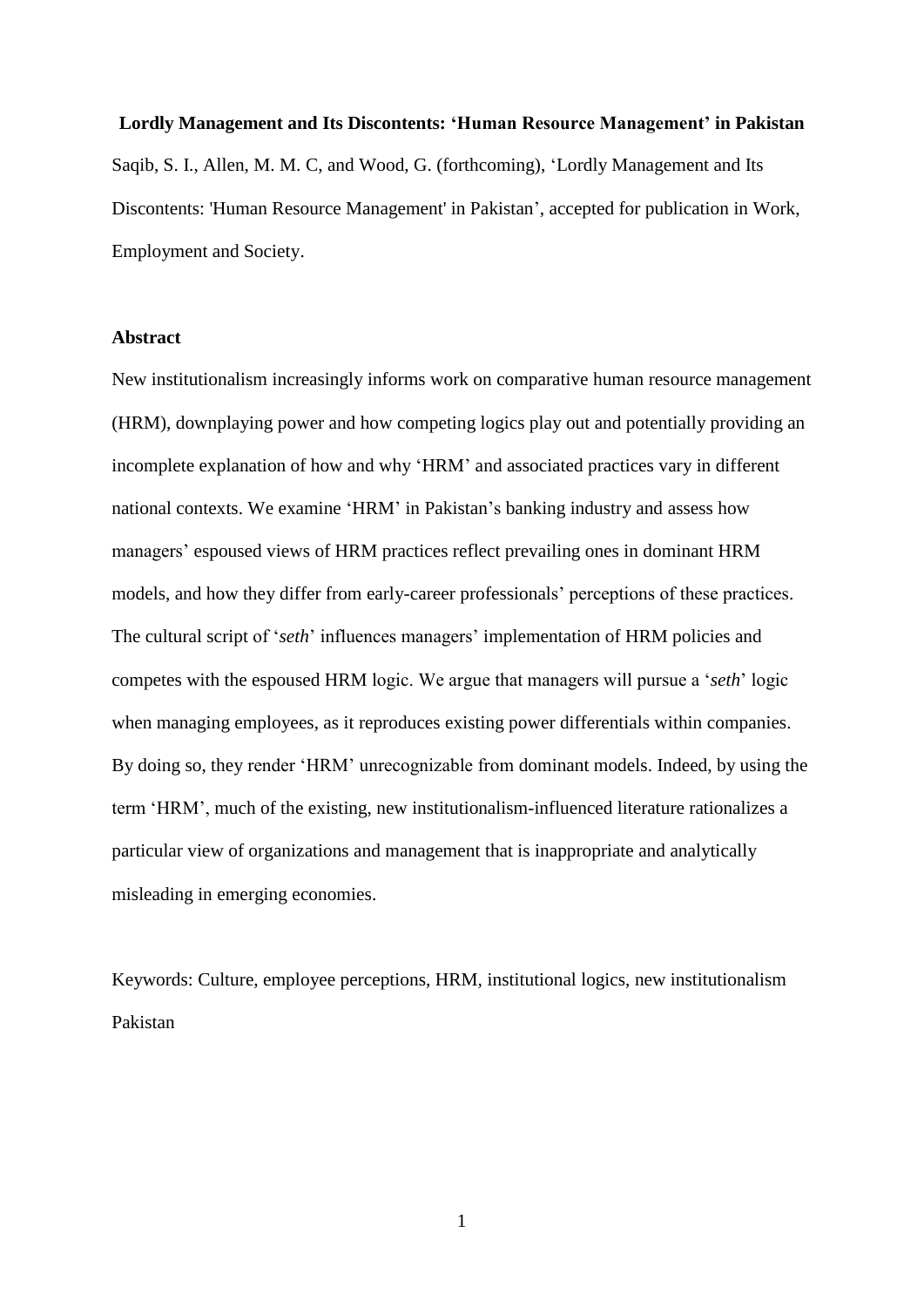#### **Lordly Management and Its Discontents: 'Human Resource Management' in Pakistan**

#### **Introduction**

Studies that seek to explain how human resource management (HRM) varies across countries often adopt one or other perspectives from new institutionalism in organizational analysis (Gooderham et al., 1999; Lewis et al., 2019; Paauwe and Boselie, 2003, 2007), typically incorporating wider social and cultural scripts into their analysis (Paauwe, 2004). However, in common with much of the broader new institutionalist literature (DiMaggio and Powell, 1991: 13; Greenwood et al., 2008: 7; Whitley, 1999), it largely downplays power and how different social actors compete for control over economic logics. Consequently, studies cannot explain what 'HRM' and its associated sets of organizational practices are in different national contexts. We build on Brewster's (2004: 371) insight that national culture is an integral part of 'HRM' and is not an antecedent to it. This perspective contrasts with new institutionalism's view of culture as an independent variable (DiMaggio and Powell, 1991: 8– 9), as something that 1) is distinct from actors and 2) has negligible material consequences. We examine the interplay between culture and actors to examine power and actors' concerns to reproduce existing hierarchies within organizations.

We analyse 'HRM' in Pakistani banks, assessing how managers' espoused views of key 'HRM' practices reflect practices that are prevalent in dominant models, and how earlycareer professionals' perceptions of those practices differ from those typically associated with 'HRM'. In doing so, we examine how the key cultural script of '*seth*' influences managers' implementation of espoused HRM policies. We, therefore, assess which of these two competing logics – a 'HRM' one, which conforms to prevailing professional norms, and a '*seth*' one – most influences how managers in our focal firms manage their employees.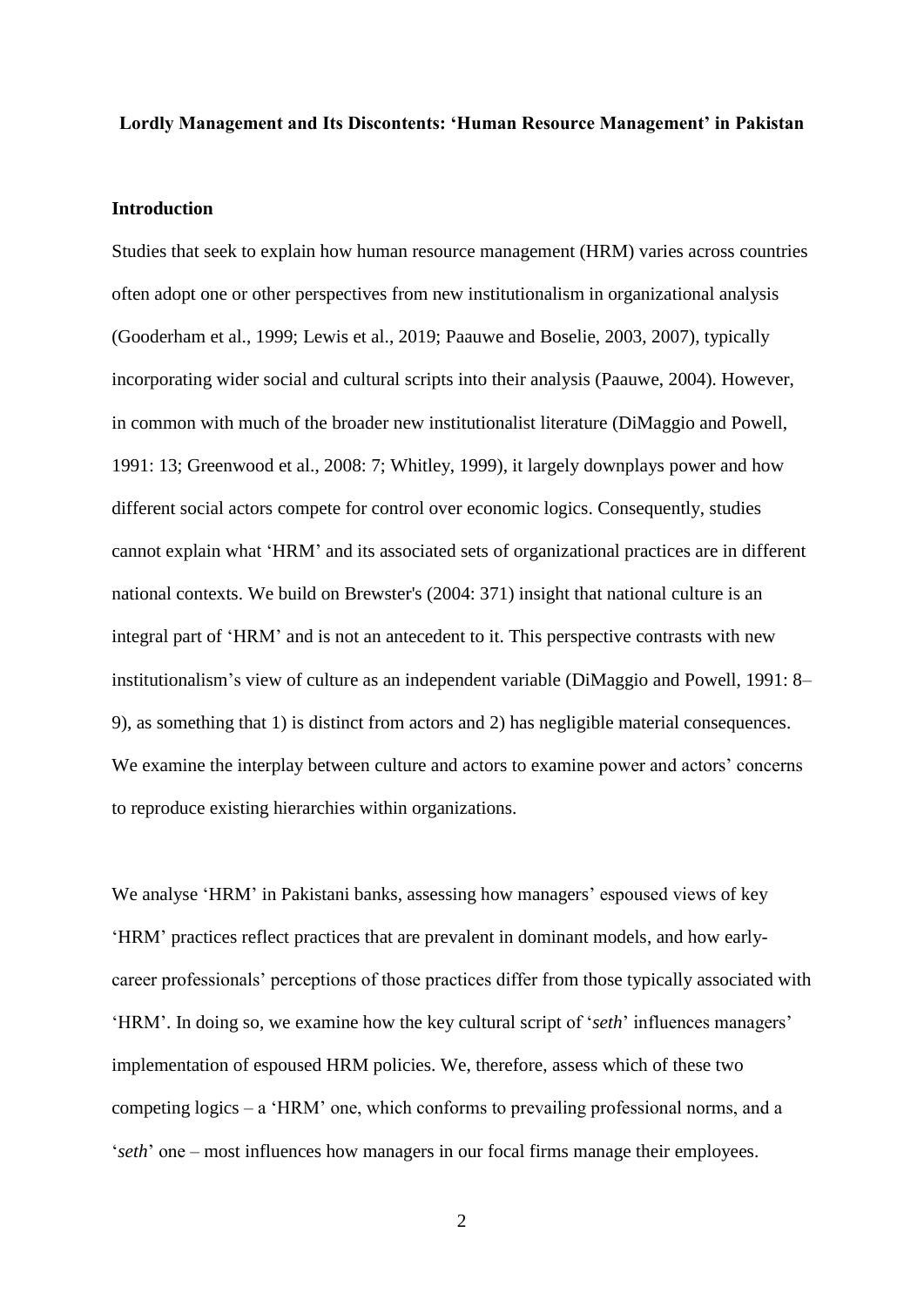*Seth* is a Hindi-Urdu word literally meaning rich man or high-status individual. More broadly, being a *seth* is not just about being wealthy or having a high status. It denotes a way of managing people that emphasizes authority, hierarchical distinction and the maintenance of the status quo, allowing for the arbitrary interpretation and implementation of seemingly immutable rules (Nizami et al., 2017; Pearson, 1976; Rahman, 1998). Under *seth*, workplace transactions are not primarily commercial/economic, but also include a non-cash dimension, reflecting notions of reciprocity and mutual obligations (Pearson, 1976). Therefore, highstatus managers and their favourites tend to exhibit an authoritarian paternalism, with a strong sense of entitlement, where subordinates have little authority and are supposed to be 'yes men or women' who do the *seth*'s bidding (Nizami et al., 2017; Saini & Budhwar, 2013; see also, more broadly, Perveen & Dasti, 2014).

We critically review the literature on new institutionalism in organizational studies and its application to analyses of 'HRM'. In line with new institutionalism's emphasis on 'taken for granted' scripts and schema that help actors to make sense of situations (DiMaggio and Powell, 1991; Scott, 1995), *seth* represents a model for managers to follow, influencing how they manage their subordinates. Moreover, existing studies that draw on new institutionalism tend to view 'HRM' in a broadly positive way, assuming that is associated with practices that focus on employee well-being, meritocratic rewards, and employee voice (Lewis et al., 2019).

However, new institutionalism does not typically examine the links between culture and any material and status inequalities or their reproduction (Beckert, 1999), treating culture as a normative, immaterial and apolitical script. Studies of 'HRM' that draw on new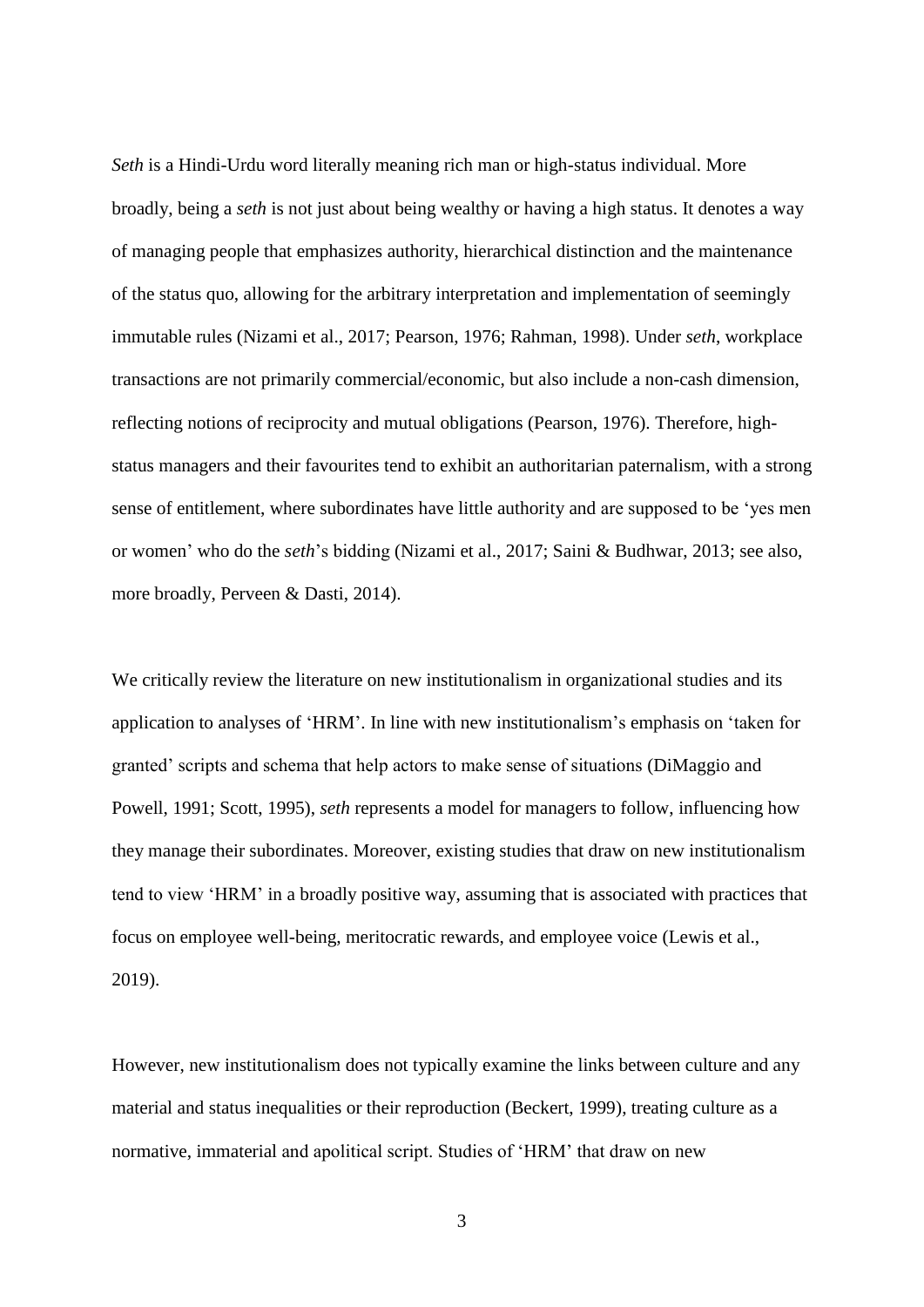institutionalism do not, therefore, analyse how managers may be able to use cultural scripts more coercively to cement their positions of power within companies, reproducing existing hierarchies for their own material gain. Our review raises the expectation that the *seth* logic is likely to dominate the 'HRM' one, fundamentally altering what 'HRM' *is* and making enacted 'HRM' practices quintessentially different to espoused ones.

To assess this expectation, we examine the views of managers and other employees in Pakistani banks on their organization's 'HRM' practices. We find that managers espoused a view of 'HRM' that follows dominant models that focus, for instance, on employees as 'key assets', staff training, performance-related pay, and voice mechanisms to promote employee satisfaction (Guest, 1987; Marchington et al., 2016; Paauwe, 2004). However, employees' perceptions of 'HRM' differ markedly, highlighting how favouritism, the arbitrary interpretation of rules, and a lack of employee voice, which are all consistent with *seth*  culture, transform 'HRM' practices, so that they reinforce existing power and material differences.

We, therefore, go beyond existing studies that argue that different socio-cultural contexts influence HRM (Boon et al., 2009; Boxall and Macky, 2014; Edwards et al., 2016; Lewis et al., 2019; Paauwe and Boselie, 2003). Such studies suggest that HRM exists, as an apolitical and immaterial dimension of management, in some recognizable form, merely varying by degree in different contexts. Instead, we examine how such contexts render 'HRM' unrecognizable from dominant models.

By doing so, we build on research that explores the political and material motives and consequences of work (Thompson, 2003, 2011), and seek to examine how competing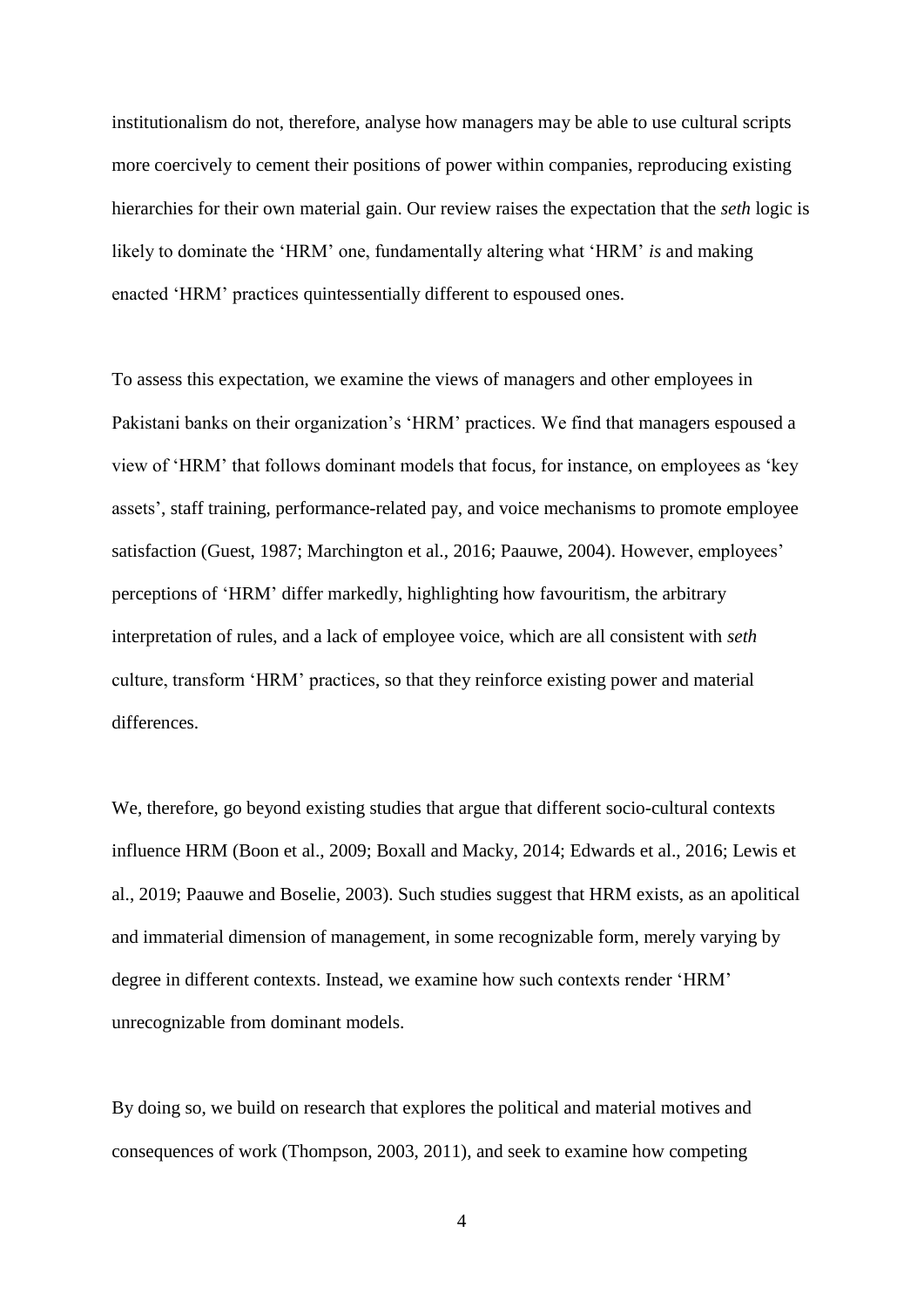institutional logics co-exist, potentially leading to power conflicts around practice (Roulet, 2019). We, therefore, contribute to an emerging body of work that 1) develops a more contextualized and less management-focused approach to 'HRM' research (Delbridge et al., 2011), 2) analyses how organizations manage their employees as an important aspect of the sociology of work (Halford and Strangleman, 2009), and 3) reconnects HR research with institutional theory that emphasizes the dual ideational and material aspects of culture (Sewell, 1992).

#### **Literature Review**

New institutionalism in organization theory focuses on organizational stability and actors' efforts to maintain legitimacy (DiMaggio and Powell, 1983, 1991: 12). It draws on the idea that, within organizations, 'common understandings about what is appropriate and, fundamentally, meaningful behaviour' (Zucker, 1983: 5) are powerful, leading actors to conform to those understandings that they take for granted and have legitimacy (Meyer & Rowan, 1977 cf. Jepperson, 1991). Actors seek to meet legitimacy expectations that mental scripts and schema represent (Beckert, 1999; Garud et al., 2007). Importantly, this approach highlights how there is no universal rationality that pervades organizations (Farndale and Paauwe, 2007; Paauwe and Boselie, 2007).

However, a major criticism of new institutionalism is its portrayal of actors as 'cultural dopes' (Colomy, 1998; Hirsch and Lounsbury, 1997: 409; Perrow, 1985; Powell and Colyvas, 2008). Actors, in effect, become the unwitting carriers and embodiment of institutions. In its initial formulation, new institutionalism downplayed how actors can deviate from taken-for-granted assumptions about how they are expected to behave or from their institutionalized 'scripts' and rules (DiMaggio and Powell, 1991; Farndale and Paauwe,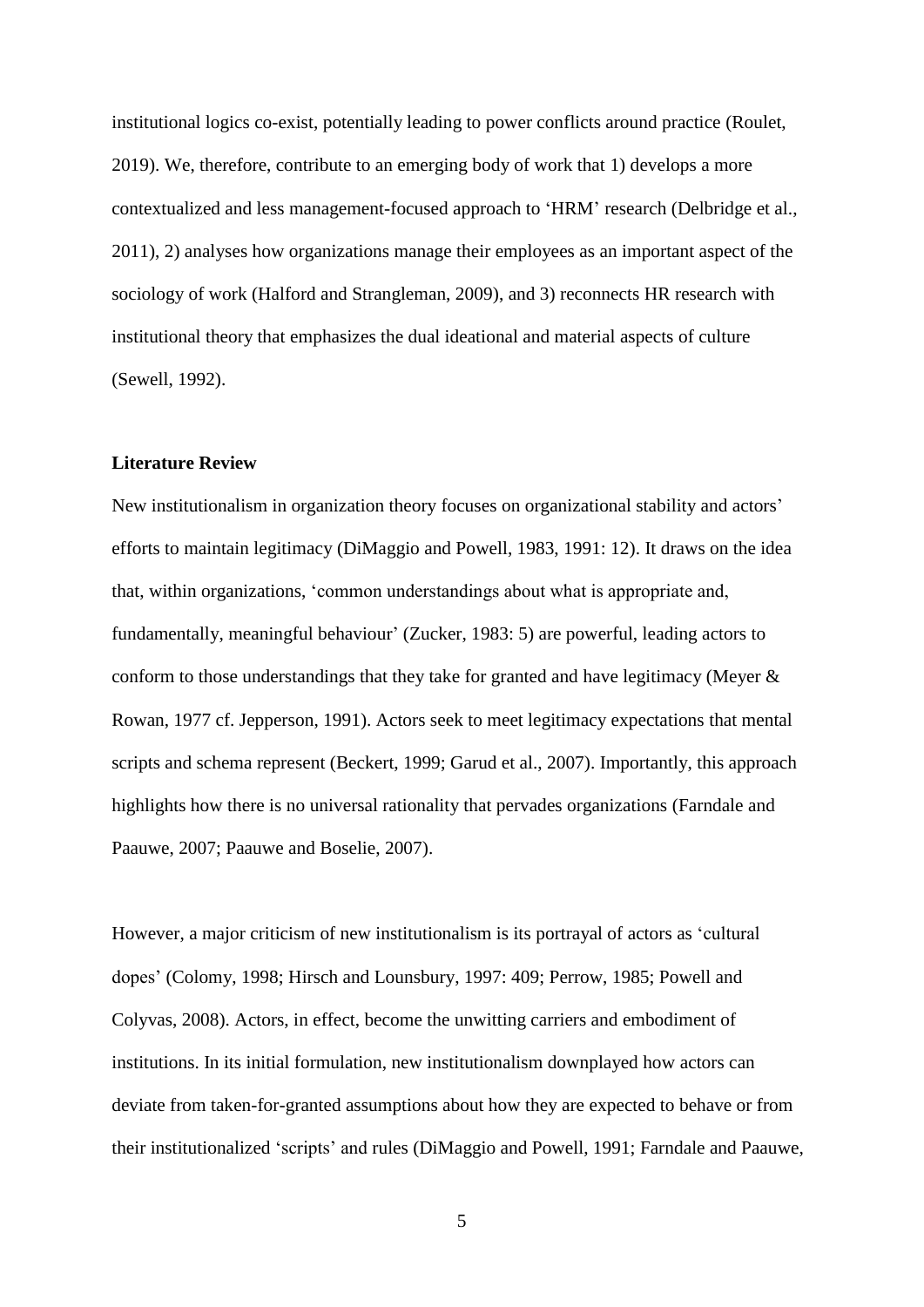2007; Greenwood and Hinings, 1996; Zucker, 1983). Consequently, much research within new institutionalism neglects actors' material and ideal interests (Beckert, 1999; Colomy, 1998; Lewis et al., 2019; Perrow, 1985; cf. DiMaggio, 1988), as it often conceives routines, scripts and schema to be apolitical and, at least in the short term, immutable (DiMaggio and Powell, 1991).

Two recent developments within institutional theory that build on new institutionalism seek to overcome this relative neglect of actors and their agency (Lewis et al., 2019). These perspectives are 'institutional work' (Lawrence et al., 2009; Lawrence and Suddaby, 2006) and 'institutional logics' (Thornton et al., 2012; Thornton and Ocasio, 1999, 2008). Although they differ in important ways, they share similarities (Zilber, 2013), which, we argue, mean that they do not fully consider material interests in their analyses, resulting in a reluctance to anticipate the possibility that material interests, embedded within cultural scripts, may dominate professional logics or motivate institutional work.

Institutional logics are 'the socially constructed, historical patterns of material practices, assumptions, values, beliefs, and rules by which individuals produce and reproduce their material subsistence, organize time, and space, and provide meaning to their social reality' (Thornton and Ocasio, 1999: 804); they provide the basis for the interpretation of organizational reality (Roulet, 2019; Thornton, 2004). 'Institutional work' refers to 'the purposive action of individuals and organizations aimed at creating, maintaining and disrupting institutions' (Lawrence and Suddaby, 2006: 215). This perspective assesses 'the efforts of individuals and collective actors to cope with, keep up with, shore up, tear down, tinker with, transform, or create anew the institutional structures within which they live,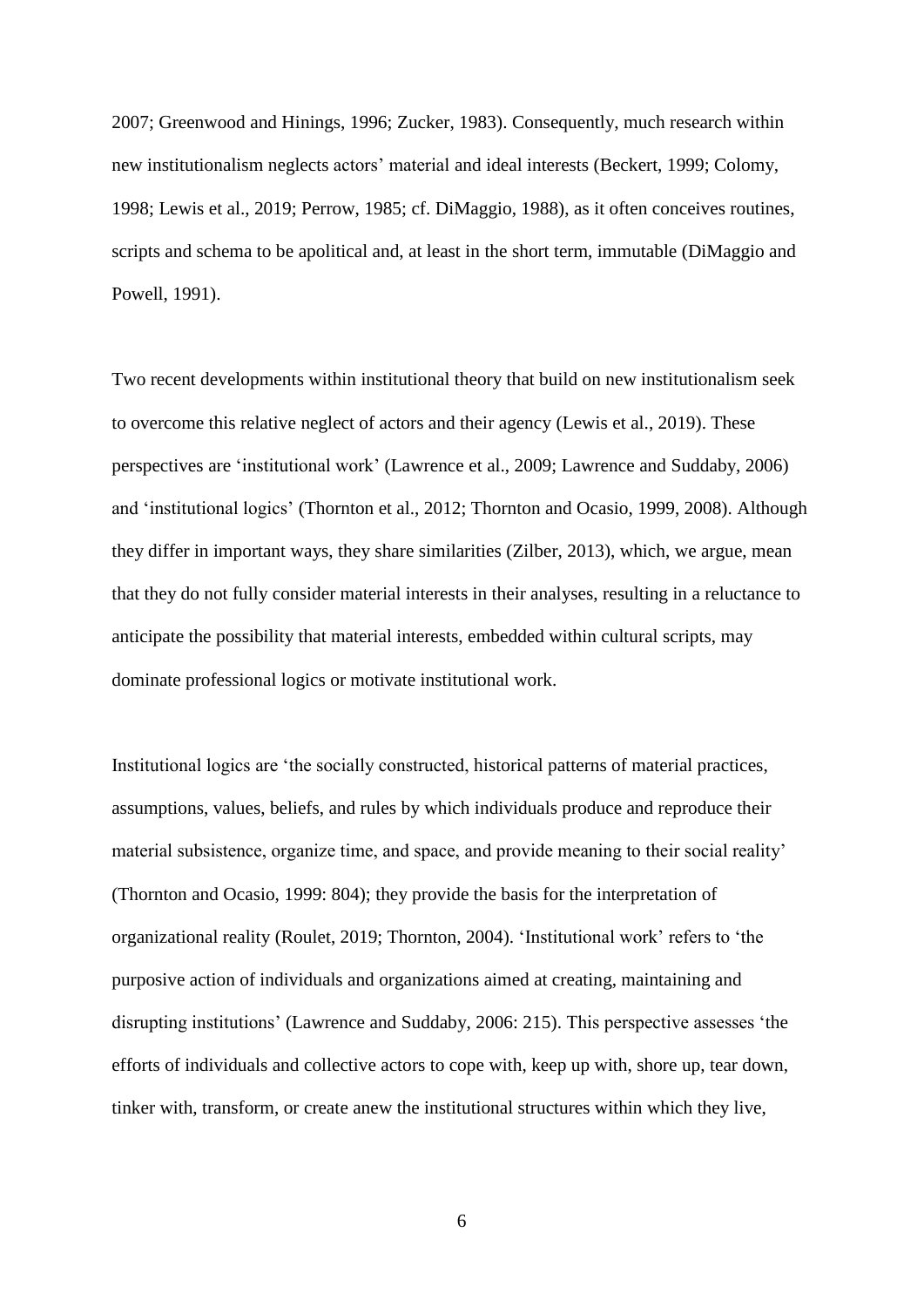work, and play, and which give them their roles, relationships, resources, and routines' (Lawrence et al., 2011: 53).

Social constructionism – the principles, symbols, words and arguments by which actors provide meaning to their daily activities – is a key aspect of the institutional logics approach (Thornton et al., 2012: 2) and institutional work paradigm (Lawrence et al., 2011: 53; Morgan and Hauptmeier, 2014). Consequently, both argue that actors' material interests are socially constructed through frames of reference, as does new institutionalism (Alford and Friedland, 1991: 251; DiMaggio and Powell, 1991: 28; Lawrence et al., 2011; Lawrence and Suddaby, 2006; Meyer and Rowan, 1977; Scott, 2001: 65; Thornton and Ocasio, 2008).

As a result, both approaches eschew explanations based on 'real', material interests. For instance, the aspiration of the institutional work perspective is not to arrive at a model that *explains* or *theorizes* those patterns of intent; it is to *understand* them as well as actors' capacity to conduct institutional work (Lawrence et al., 2009: 6). Similarly, the institutional logics perspective assumes, prior to any analysis, a parity among the different logics; the prevailing institutional logic or mixture of logics depends on the specifics of any given situation and requires empirical analysis (Alford and Friedland, 1991; Greenwood et al., 2010; Roulet, 2019). In the institutional logics approach, narrow material interests are not the main factor that explain organizations' activities and decisions (Lounsbury and Ventresca, 2008: 458; Ocasio, 1999; Thornton et al., 2012: 2).

By contrast, we argue that material interests and the possibility of material gain are likely to play a key role in shaping actors' interests, priorities and behaviour (Boon et al., 2009; Vidal and Peck, 2012), leading to systematic similarities in actors' behaviour across specific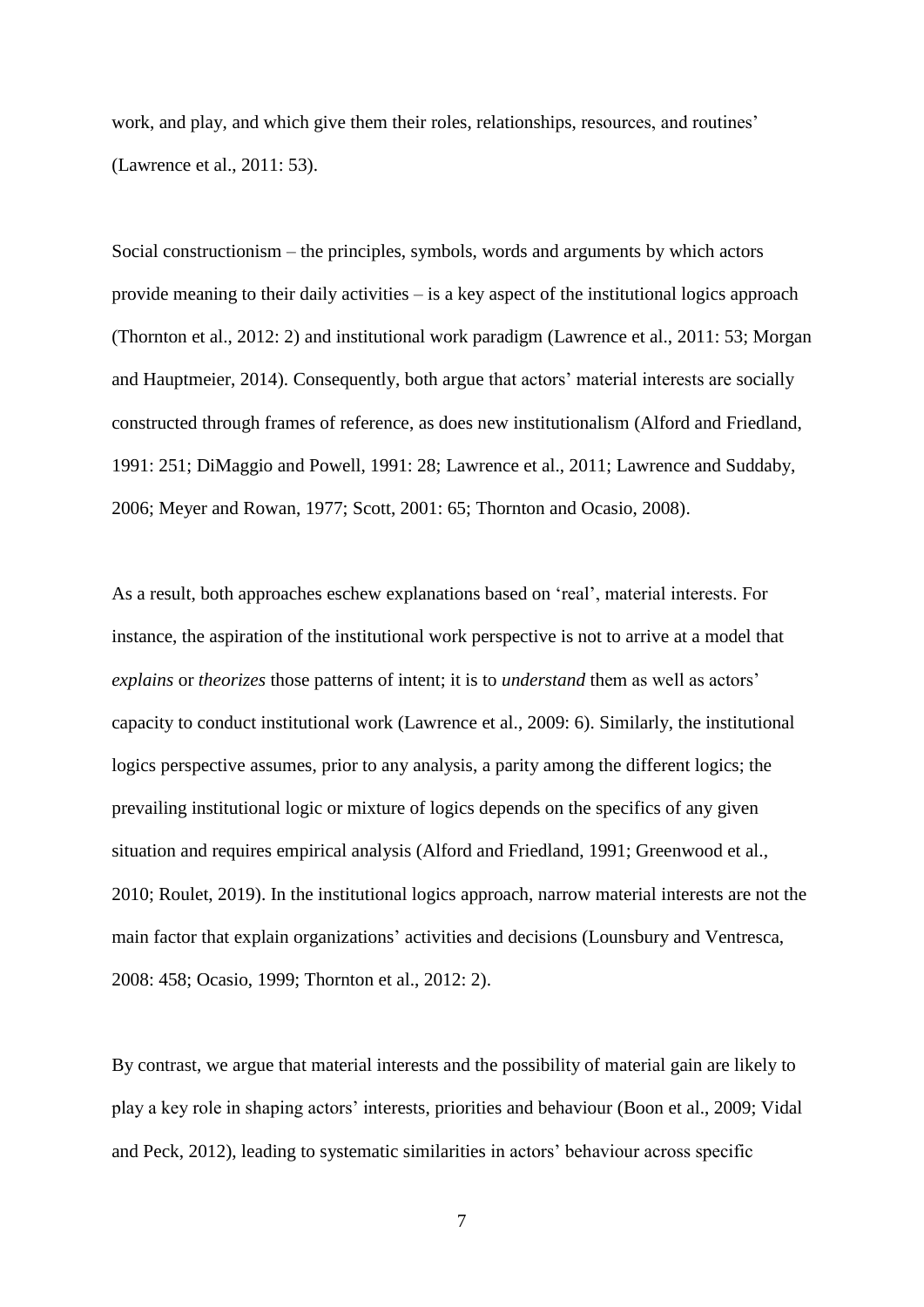organizational contexts. In very unequal societies with limited opportunities for upward advancement, the stakes are likely to be much higher, vesting the material dimension with greater importance (Hyden, 2016).

New institutionalism perspectives have influenced a diverse and growing body of empirical 'HRM' research (Björkman et al., 2007; Farndale and Paauwe, 2007; Lewis et al., 2019; Paauwe, 2004; Tatoglu et al., 2016). We argue that new institutional analyses of 'HRM' within emerging-economy firms 1) downplay the role of interests in how managers manage their employees, 2) apply the label 'HRM' to employee management, and 3) implicitly assume that managers implement practices associated with dominant HRM models.

For instance, research compares 'HRM' in domestic firms to that in foreign multinational enterprises' subsidiaries (Edwards et al., 2016; Kostova, 1999; Tatoglu et al., 2016), often neglecting local employees' views (Delbridge et al., 2011) and how managers enact 'HRM'. Similarly, Björkman et al. (2007) draw on new institutionalism to examine the 'HRM' practices of foreign MNCs' subsidiaries. Focusing on the isomorphic pressures on those subsidiaries, they argue: 'The HRM practices viewed as appropriate in the local context are likely to be embedded in the values and behavioural norms shared by people in this environment' (Björkman et al., 2007: 433). This quotation raises two issues. First, it highlights the importance of the appropriateness or legitimacy of 'HRM' practices, and assumes that employees in the local context share the same values and norms, downplaying the possibility of diverse views. It does not specify which groups judge 'HRM' practices to be legitimate and which, potentially, do not. Consequently, it discounts the effect of different interests as well as power and some groups' potential ability to adopt practices that benefit themselves at others' expense. Second, it presupposes that norms and values will not shape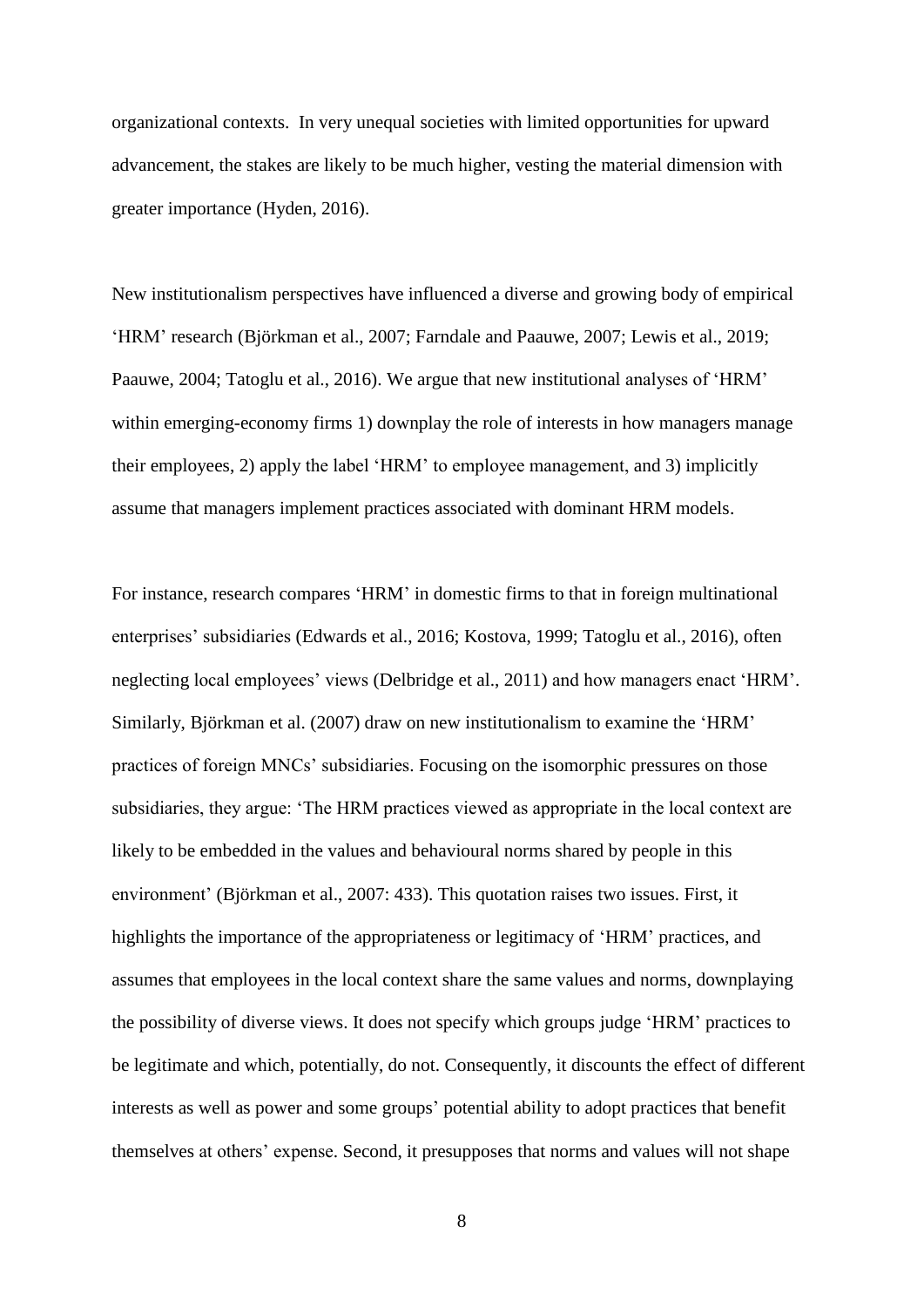how organizations in the host countries *manage their employees*; they will, however, influence the '*HRM*' practices that Björkman et al. (2007) define.

Other studies draw on new institutionalism to examine 'HRM' practices in MNCs' foreign subsidiaries and rely on quantitative evidence from a single management respondent (Edwards et al., 2016: 1003; Tatoglu et al., 2016: 283), making it difficult to assess how employees actually experience 'HRM' practices. Such research also often assumes that, if a manager indicates a 'HRM' practice is present, its operation adheres to dominant HRM models, rewarding employees and improving organizational performance. Other work focuses on the different and often competing institutional pressures that influence actors' behaviour (Tempel and Walgenbach, 2012), paying particular attention to MNEs. While this work incorporates material resources into the analysis, it does not examine how subsidiary managers' material interests influence their actions (Tempel and Walgenbach, 2012), neglecting how institutional logics can co-exist to create power conflicts around enacted practices (Roulet, 2019).

Diverging from existing research that tends to presuppose that 'HRM' exists in some recognizable form in many emerging-market firms, we anticipate that managers in our focal firms are likely to pursue the institutional logic of *seth* rather than a 'HRM' one or, put another way, to perform institutional work that maintains or increases their material privileges and status. Specifically, managers will implement training programmes, performance-related reward schemes, and employee-voice mechanisms to benefit themselves or a small group of employees whom they favour materially and/or in terms of their status. By implementing policies in this way, managers fundamentally alter them, meaning they no longer conform to the policies they espouse and, hence, to dominant HRM models. We,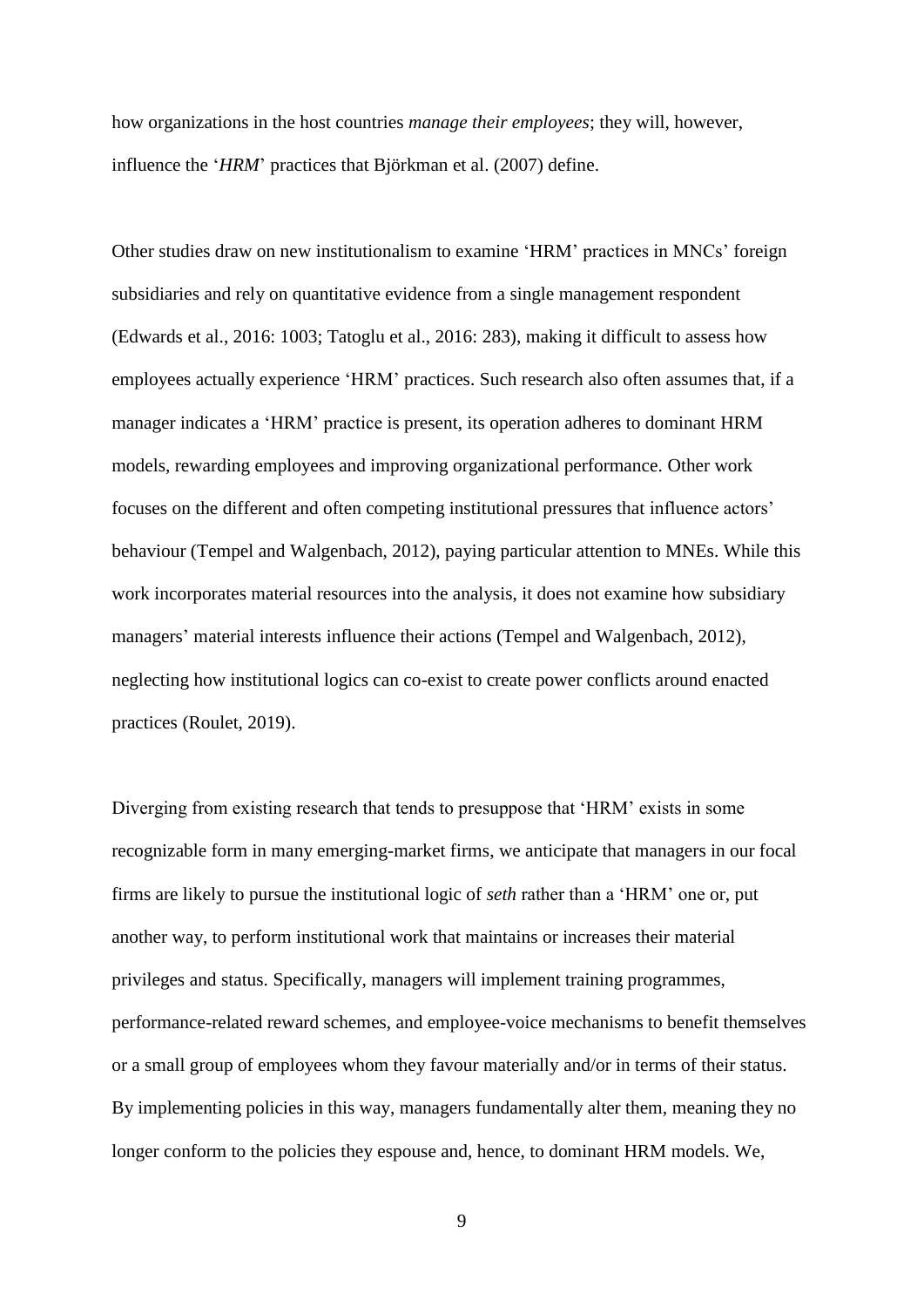therefore, ask 'how does the cultural and material *seth* script influence existing organizational hierarchies and 'HRM'?'

#### **Research Perspective and Design**

To capture the complexity of perceptions and context, we adopted a comparative case study approach (Kessler and Bach, 2014). Using 'light theorization' (Kessler and Bach, 2014: 169), we chose our focal companies because they have contrasting characteristics that offer a tentative, but feasible *a priori* explanation of how *seth* may alter espoused HRM practices (Ackroyd and Karlsson, 2014). Our firms are all banks, but have different histories, making them more or less likely to have elements of *seth*. By focusing on one industry in one country, we minimized any variation in the national legislation for different sectors. To assess how *seth* may influence 'HRM' in different settings, we analysed domestic banks only. Although foreign banks may have provided a good contrast to domestic ones, their potentially different cultures and use of expatriate managers may minimize the influence of *seth* culture. Additionally, most foreign banks have exited Pakistan, reducing access opportunities. We anticipate that early-career professionals' views of the same nominal 'HR' practices will differ to managers' a result of variation in *seth* in the different banks with more recently founded and private banks displaying less *seth* influence.

We conducted semi-structured interviews with HR/senior managers and early-career professionals, enabling our analysis to incorporate multiple perspectives (Beer et al., 2015). We selected early-career professionals from the millennial generation (Kultalahti and Viitala, 2015); this generation's values are likely to differ to those of previous ones, potentially leading them to challenge the *status quo* that traditional working systems perpetuate (Kultalahti and Viitala, 2015). Early-career professionals do not uniformly represent a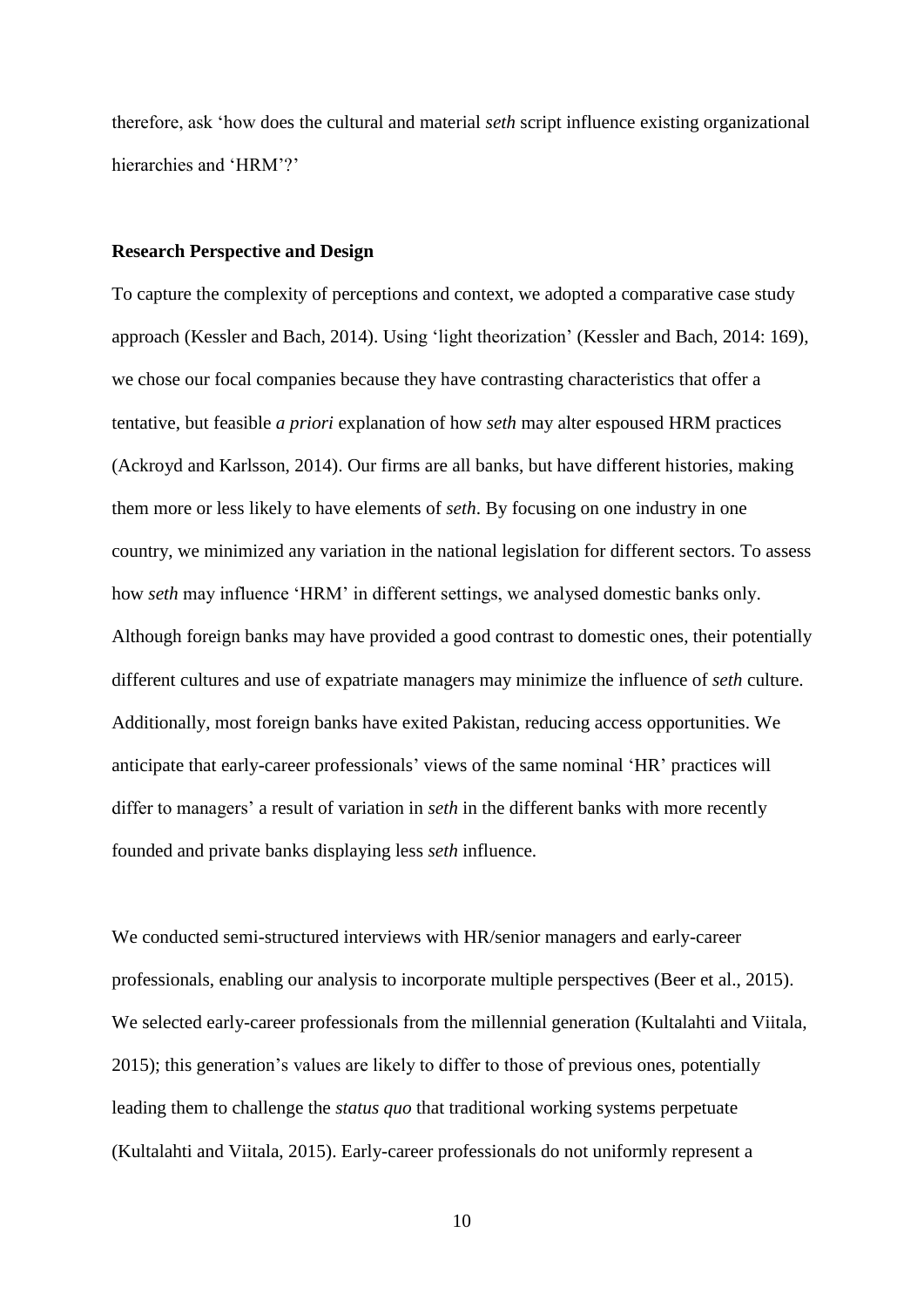modernizing influence; among this group, may be those who would prefer to return to a presumed pre-feudal Islamic past (Javaid, 2011). However, our sample consisted of businessschool graduates; Pakistani banks usually recruit early-career professionals from business schools.

Furthermore, these professionals often study Western models of management in Anglo-American business-school curricula (Khilji, 2003) that emphasize meritocratic principles and that often cover dominant models of HRM; many of these professionals may, therefore, question the legitimacy of *seth* culture (Nizami et al., 2017) and how it affects how managers manage. We based our sampling on convenience and snowball sampling. In two banks, senior or HR managers provided access to young professionals. In others, we established contact via social media. We assured interviewees of their anonymity and informed them that we were collecting data for research purposes only.

Initially, we conducted 16 exploratory interviews to reveal key contextual aspects of how Pakistani banks managed their early-career professionals. In these interviews, *seth* emerged as a strong theme that permeated the industry; we, therefore, focused on *seth* in the final stage of data collection, in which we conducted 65 interviews across five domestic banks. The banks are a large privately owned bank (LPV), a large publicly owned bank (LPB), a medium-sized private bank (MPV), a 'semi-large' private bank (SLPV) and an Islamic bank (MIB). Of the young professionals, 69 per cent were male. Table 1 shows the number of interviews by level and bank.

\*\*\*

Table 1 about here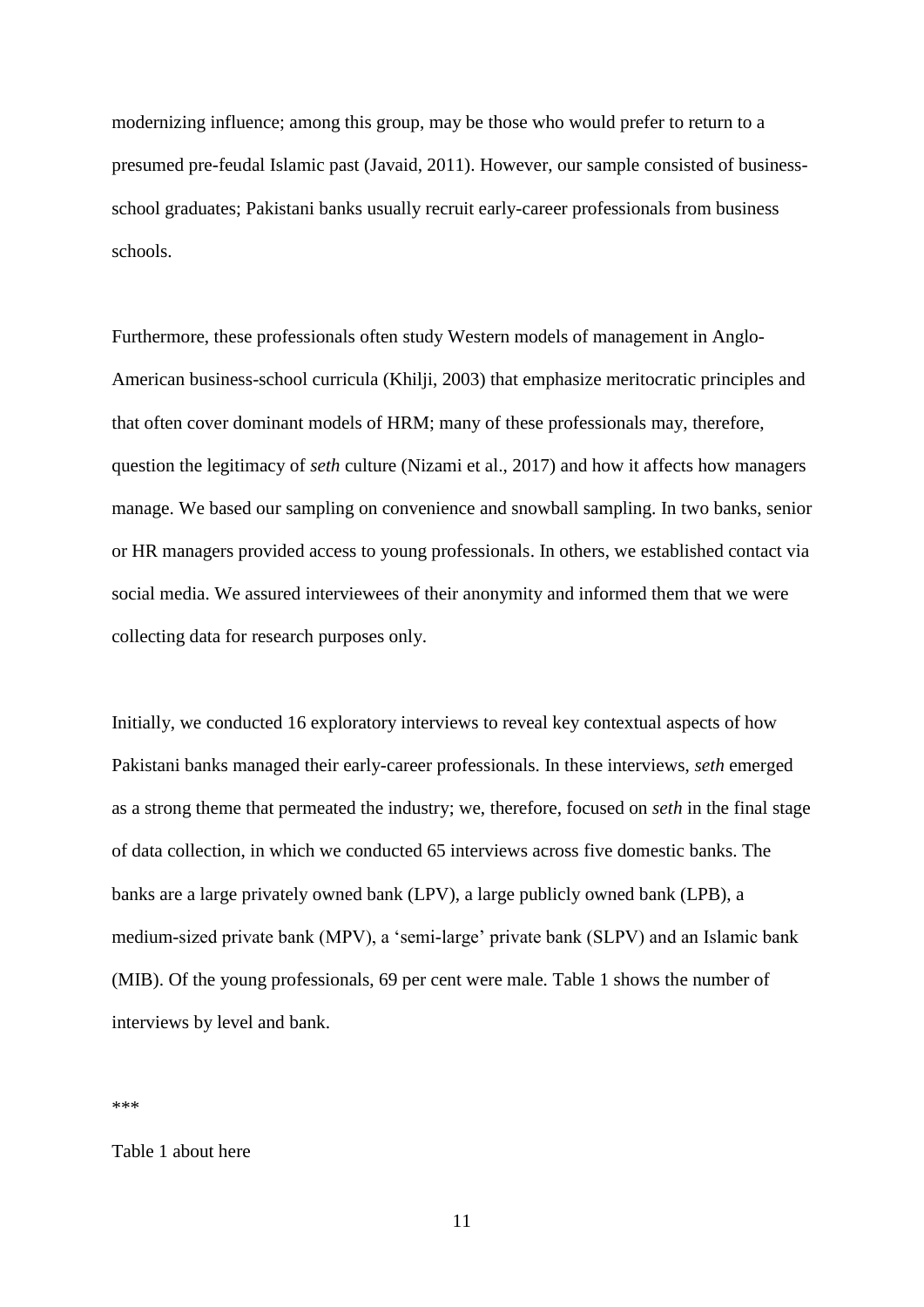The interview guides drew on Huselid's (1995) HRM model and its associated highperformance work practices (HPWPs). We asked the HR/senior manager to describe the existing recruitment and selection, training and development, compensation, and careerdevelopment practices, and communication and voice mechanisms. We asked the junior professionals for their perceptions of the same practices.

We digitally recorded and transcribed all but four interviews, which lasted, on average, 40-45 minutes. We edited the transcripts and made analytical notes (Saldaña, 2015). We used thematic analysis, allowing themes to emerge rather than relying solely on the existing literature (King, 2012). As an additional step, two of the paper's authors independently compiled their own codes and themes to cross validate them (Lincoln and Guba, 1985). To help us manage our data, we employed the CAQDAS software NVIVO; we did not use it to identify codes or themes, however.

#### **Findings and Analysis**

We present our findings in two sections. The first establishes that HR/senior managers espouse models of HRM that conform to dominant models; we also provide evidence for the existence of *seth* culture as manifested through employees' perceptions of 'HRM' practices which clash with the espoused ones. In the second step, we analyse how *seth* influences the implementation of 'HRM' policies in different banks.

## *Espoused HR Policies and Seth Culture*

\*\*\*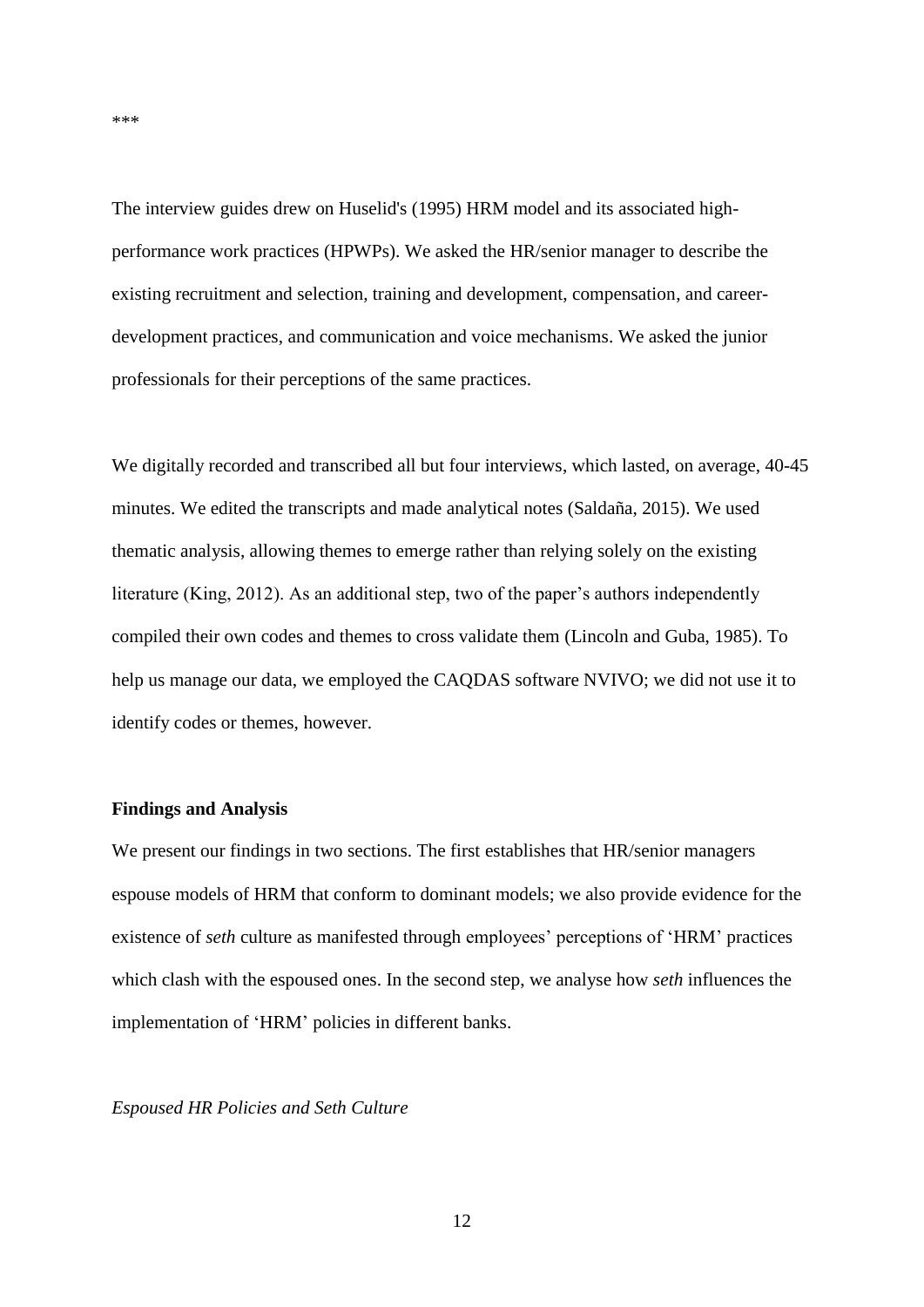The HR/senior managers in all of our sampled banks portrayed their organization's HR practices in ways that were consistent with Huselid's (1995) HPWPs. Other than a comprehensive employee survey, HR/senior managers reported the existence of HPWP related to recruitment and selection, orientation, training and development, performance management (based on a forced distribution system), career development, performancerelated pay, and voice mechanisms.

We found a discrepancy between espoused 'HR' practices and implemented ones: HR/senior managers provided a much more positive account of employee-management practices than did junior professionals (see below). For example, a HR manager from MPV highlighted the integrated nature of the orientation and training programmes to develop well-rounded banking professionals:

We induct them and train them for about three months and then we put them into operations so they know what it means to be an operating person and how it is to work in a branch. We [now] have a training academy right here.

Similarly, the HR Director of SLPV noted the strategic nature of his bank's career development system:

The [talent management] process is run by HR and owned by the CEO. Once you start identifying high potentials then they get an individual development profile, which goes into a great amount of detail and says what an individual will be doing, what are his [sic] future potential roles, and how can he be developed, trained and mentored.

Likewise, the HR Director of LPV indicated a link between career development training and compensation management: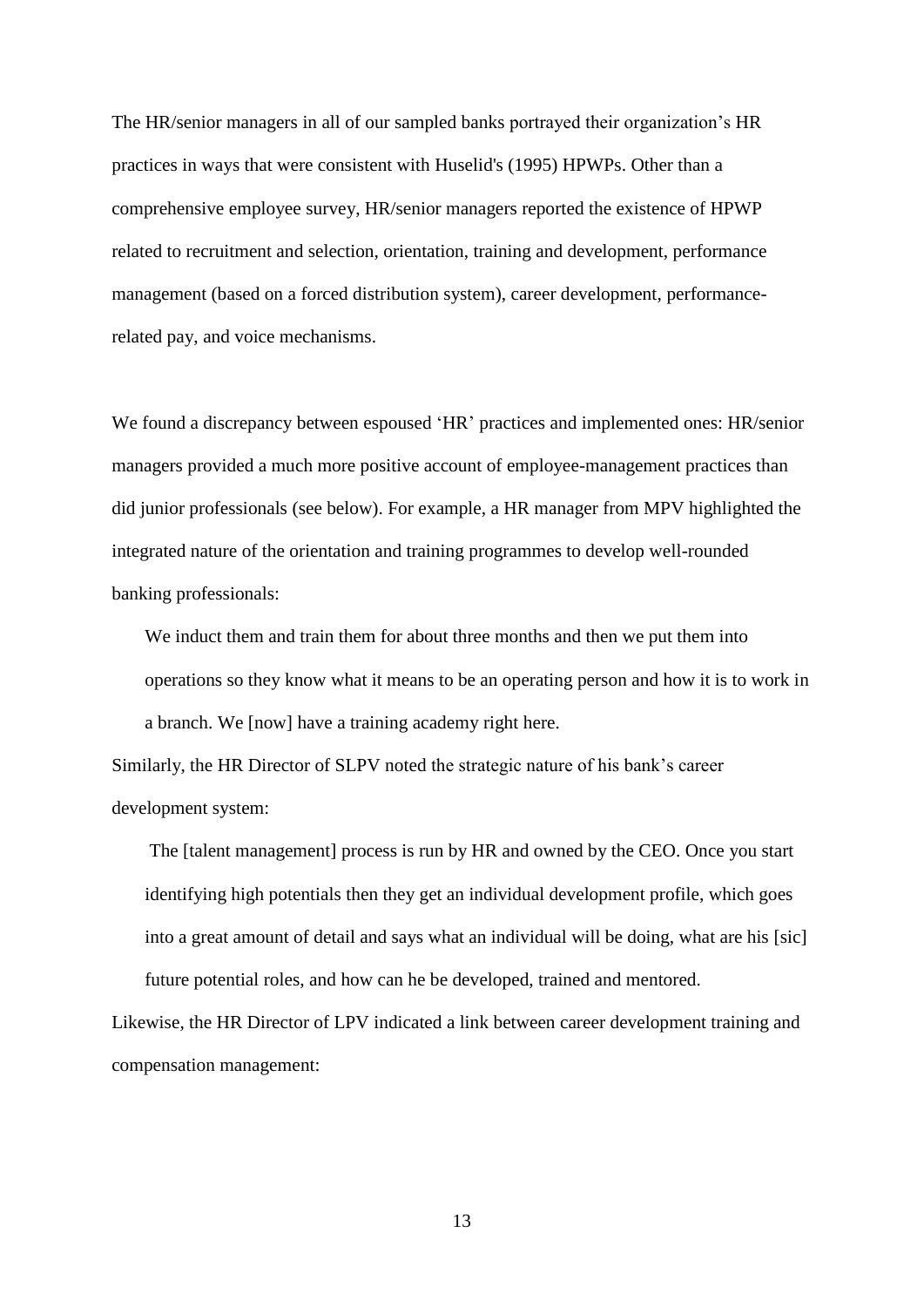For all the 14000 staff, we have a talent classification system. We have both high potential contributors and low performers. Based on this, we take decisions regarding their career, training and compensation.

The HR Director of MIB commented on the bank's performance management system and its rigorous nature:

I think any initiative, the objective of which is more accountability, initially causes resistance, but then employees realize that there are benefits as well. And our scorecard helps us to reduce the subjectivity element of the performance management system. The HR representative of LPB, a public bank that has gone through some restructuring and job losses, offered similar sentiments:

Since 1995 till date [now] I have seen a 360-degree shift in the HR practices in my organization. What I perceive is that my whole organization in terms of services, information technology, business, operations, has shifted from traditional practices to modern ones.

Thus, HR directors espouse HR practices that conform to important HRM models. However, their perspective does not provide us with a clear picture of how these practices operate for employees, whose perceptions of 'HRM' practices differ significantly to managers' portrayal of them. Evidence from employees suggest that '*seth* culture' largely explains this discrepancy.

In the following discussion, we detail how different *seth* elements fundamentally transform these 'HRM' practices. Table 2 presents a summary of our coding process. We gleaned from the quotations first-order codes related to different aspects of *seth* and then amalgamated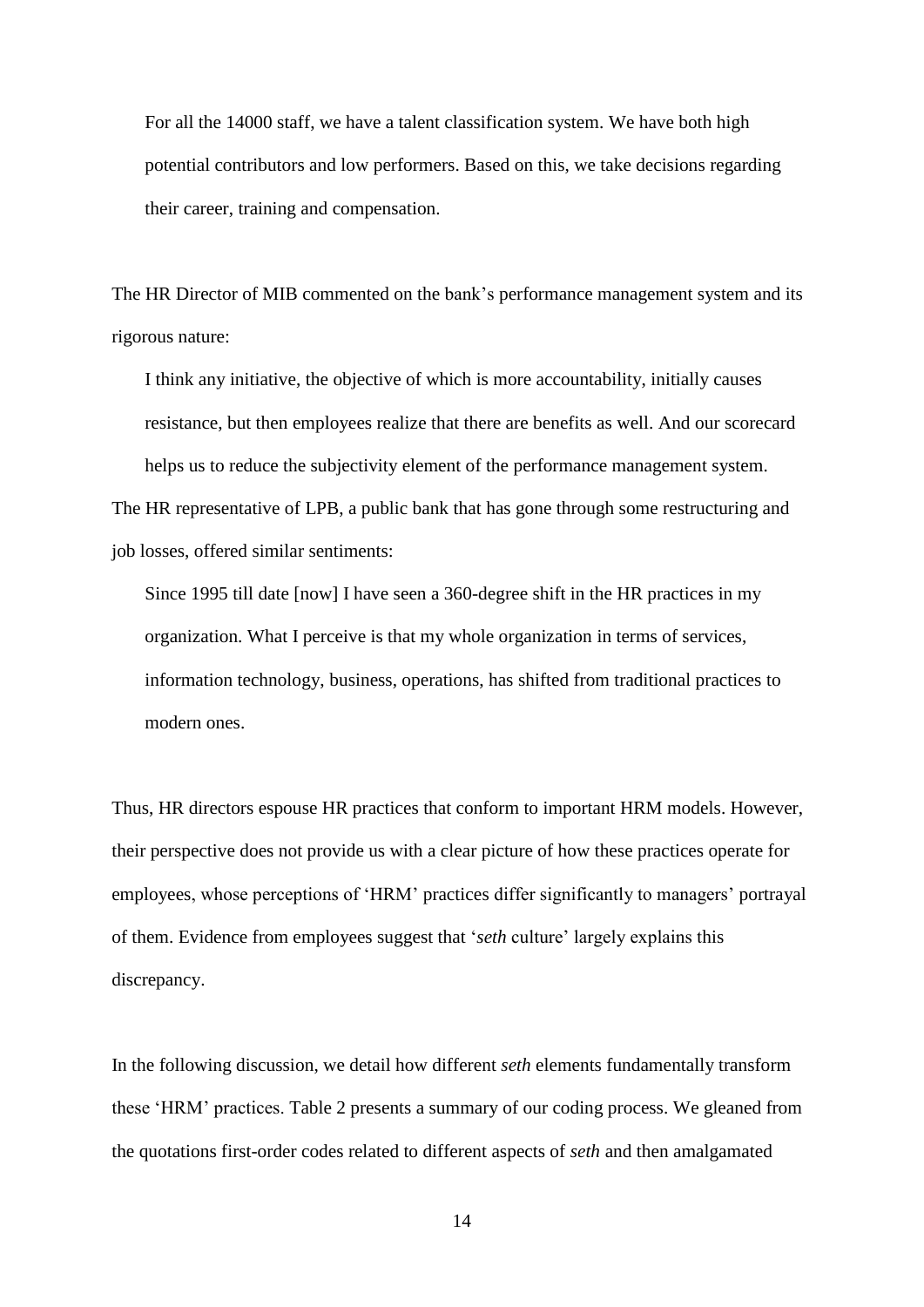these into second-order themes. Finally, we show how different HR policies are influenced by specific elements of *seth* culture (Braun and Clarke, 2006).

\*\*\*

Table 2 about here \*\*\*

We found that early-career professionals had very negative perceptions of training and development, performance appraisal, compensation, career development and employee engagement. We attribute this negative perception of HRM to the different elements of the *seth* culture.

## *Seniority*

HPWPs typically seek to empower employees and create workplaces that reward good performance. However, a *seth* culture means that that there is a clear organizational hierarchy that the enacted appraisal system reproduces; appraisal systems in our focal banks do not operate independently from that hierarchy. Indeed, early-career professionals' most negative perceptions related to performance-management systems. Salman, a young professional from the treasury department of LPB, noted:

The people are [put in the assessment pool] from different levels and that's the worst part. You cannot rate a senior vice president with a 'C' grade and assistant vice president with an 'A' grade. You just can't do that.

Salman's behaviour conforms to the hierarchical, authoritarian and paternalistic elements of *Seth* culture, transforming a practice designed to differentiate between employees' performance into one that reproduces existing hierarchies and seniority levels.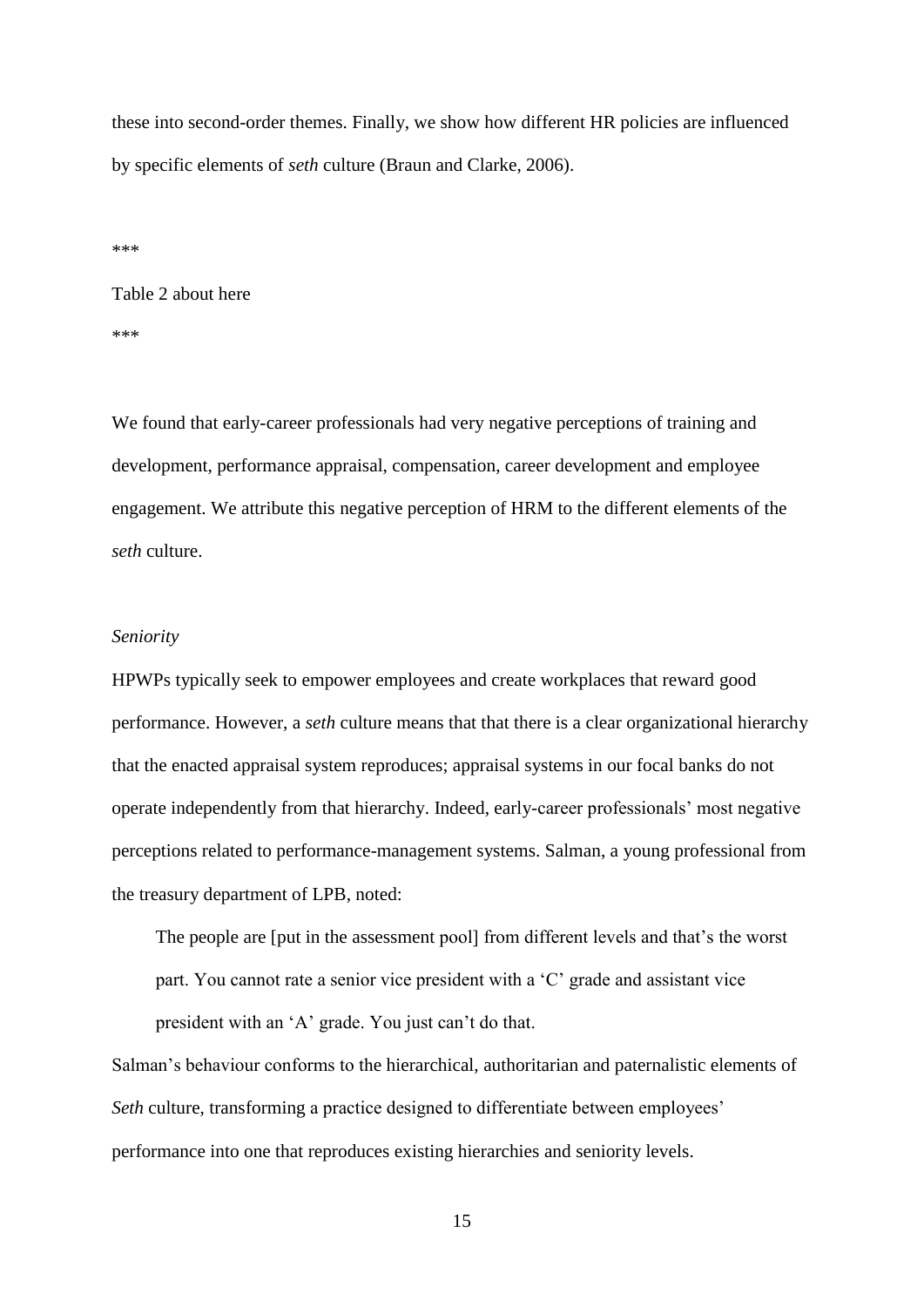#### *Maintenance of the Status Quo*

Another characteristic of *seth* culture is the emphasis those in power place on staying in power, potentially resulting in a lack of information sharing and employee involvement in decision making. Thus, the banks' early-career professionals questioned the efficacy of employee engagement systems and communication and voice mechanisms (Ali, MPV):

Our HR president sometimes calls a meeting of branch managers and asks us if we have any issues. But we are afraid to speak in that forum […. If we do raise an issue,] the president will acknowledge the issue for the time being, but we are scared [of being] reprimanded later about it.

Others commented on the (un)fairness of the compensation system; for instance, Adnan a marketing professional, from SLPV noted:

Then how the bonus is distributed [is not transparent]. Your group gets the bonus pool. Then your group head divides the [bonus] pool amongst the staff. Unfortunately, in my group, I have seen that the division is arbitrary and not based on the appraisal.

Thus, bonuses, information and decision-making powers reproduce existing power differentials.

#### *Favouritism*

Another feature of *seth* culture is that it disproportionately favours the 'in group' or close family and friends (Saher and Mayrhofer, 2014). A statement by Nadeem from MPV reflects the perception that the career development system was often unfair:

They [managers] are giving promotions on the basis of favouritism and acquaintances. The policy is there, but it is not implemented [correctly]. Only fifty per cent of the policies are implemented and fifty per cent are not.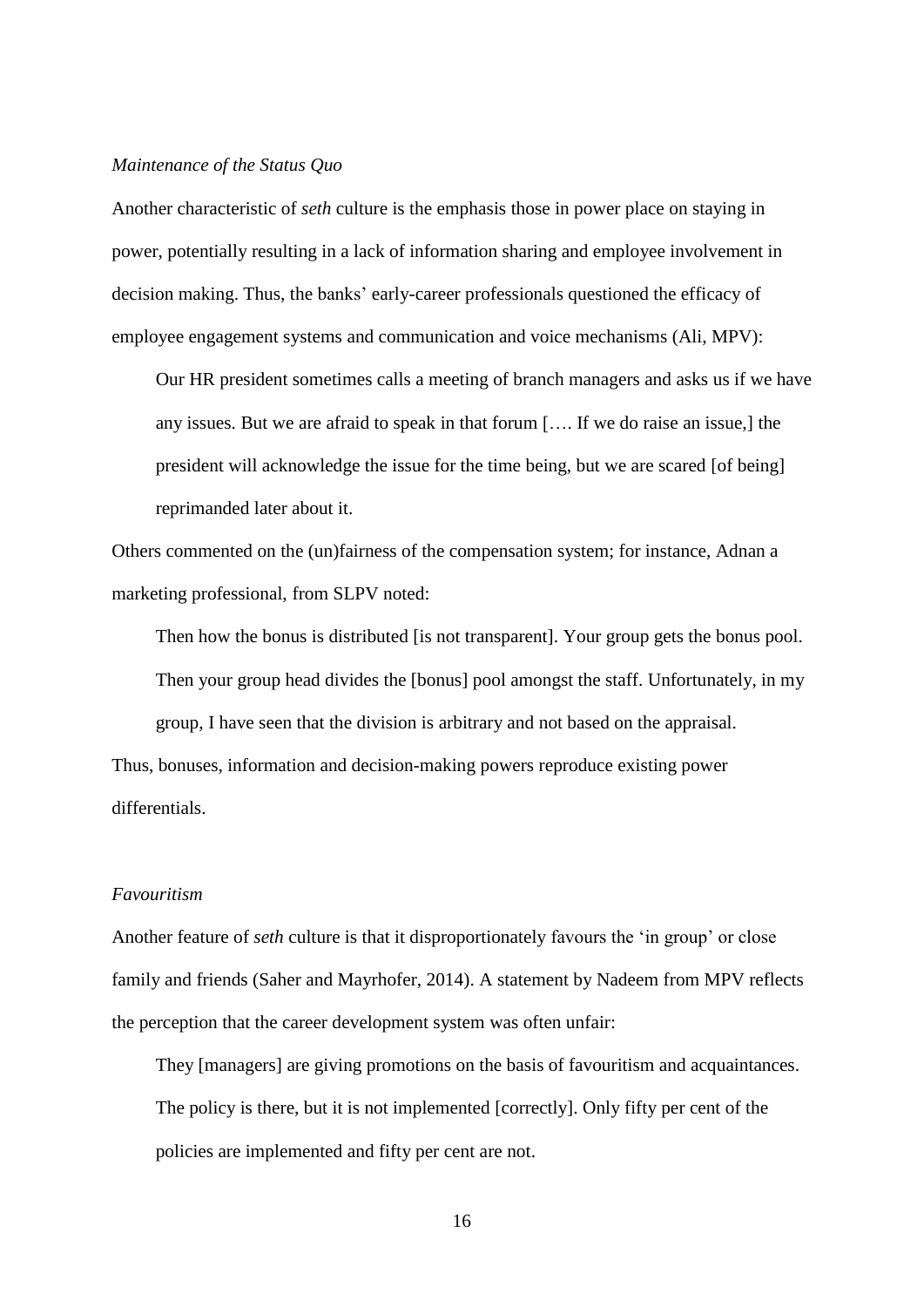Thus, the presence of an important element of *seth*, the preferential treatment of favoured people (Islam, 2004), means that employees have negative perceptions of the key functions of the HRM systems.

## *Inefficient Bureaucracy*

Another element of *seth* culture is that, while rules and regulations exist, managers view them as onerous and as impediments to their autonomy. They, therefore, arbitrarily decide which to implement. Saba, a female interviewee from LPV, whom her previous boss was bullying, noted:

Yes, there are policies and procedures. There is a lot of what you have to do in terms of regulations like coming in on time, dressing up, and how to behave with your boss. But when a subordinate has issues or faces problems with a senior who is four or five designations above you, HR doesn't play a role.

#### *Paternalism and Patriarchy*

The roots of *seth* culture are based on a paternalistic style of management in which traditionally the head of the family or the business is seen as the patriarch who 'looks after' his charges; this element is also manifested in HR practices that defer to the management 'patriarch'. A recently hired management trainee, Alina, expressed her sentiments about senior management

I think they need to stop treating senior managers like gods and they should realize that they are training smart people so treat them like smart people, maybe they will retain something and not be so hateful. You don't learn if someone is treating you like that.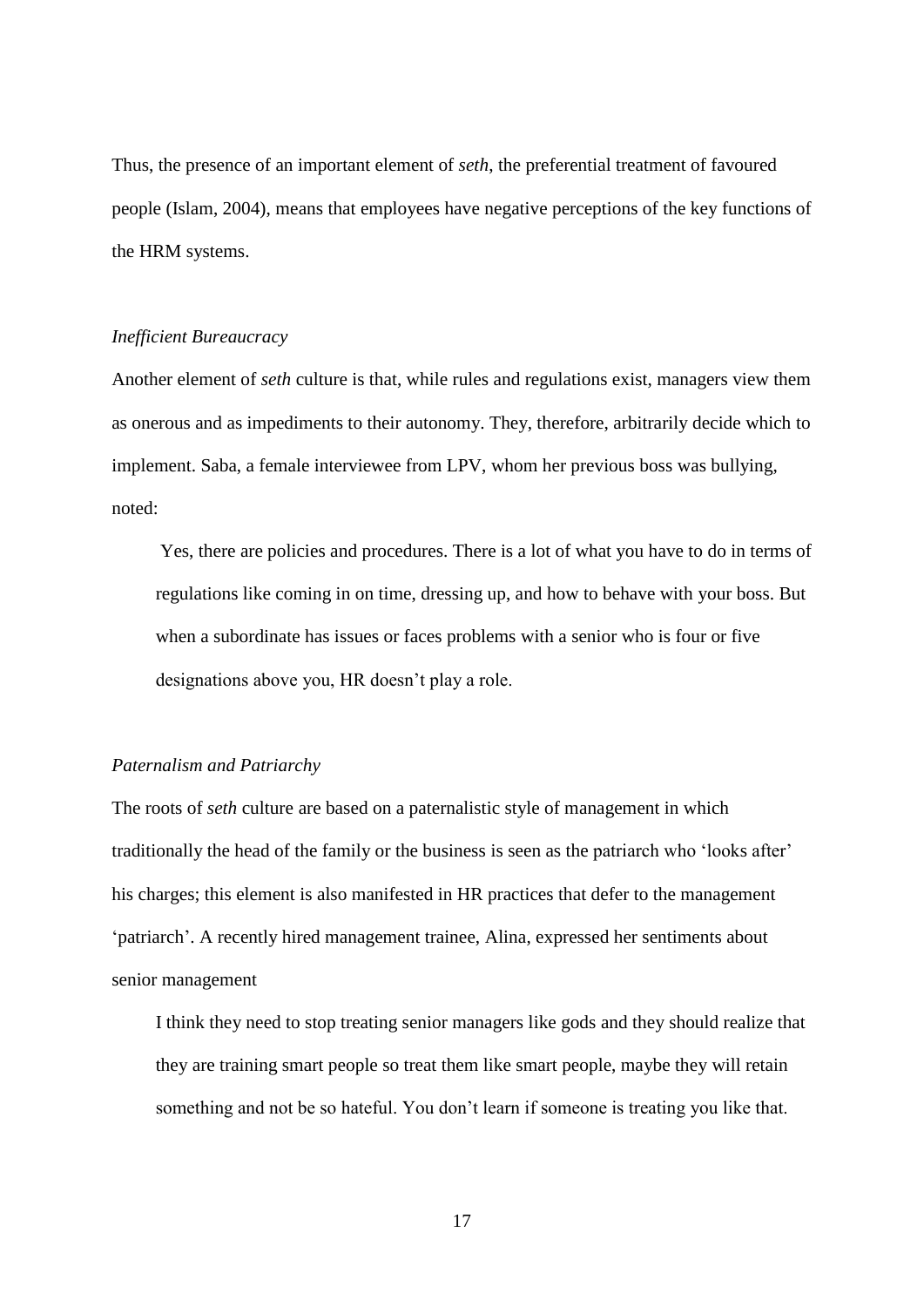Paternalism also leads to significant status differences between managers and those they manage that amounts to more than formal lines of authority. The early-career professionals we interviewed indicated that they thought top managers were distant from lower-level employees, failing to communicate with them adequately and understand their work. Khurram, an employee from the planning department of MPV, noted

Even though the top management had a big celebration at a fancy hotel after our brand relaunch, the employees on the ground have not been told what this change actually means.

Thus, different elements of the *seth* culture fundamentally alter the nature of 'HRM' policies, often resulting in employees having negative perceptions of them.

## *Seth's* Impact in Different Banks

We found that the prevalence of *seth* culture varied slightly among the five banks: employees in banks with a weaker presence of *seth* culture had slightly less intense negative perceptions of 'HRM' practices. This is perhaps because the impact of *seth* on HR policies seems to be pervasive even in the newer banks that were never under state control. This highlights how the influence of *seth* is deeply rooted and continues to thrive despite liberalization and privatization policies (Khilji, 2003).

However, there is a stronger effect of the nationalized era that permeates LPB, which the government owns and influences, than there is in the other banks; this 'nationalized era' influence led to a more pervasive *seth* culture in LPB compared to the other banks. The preservation of the status quo, characteristic of *seth*, is achieved in various ways, such as the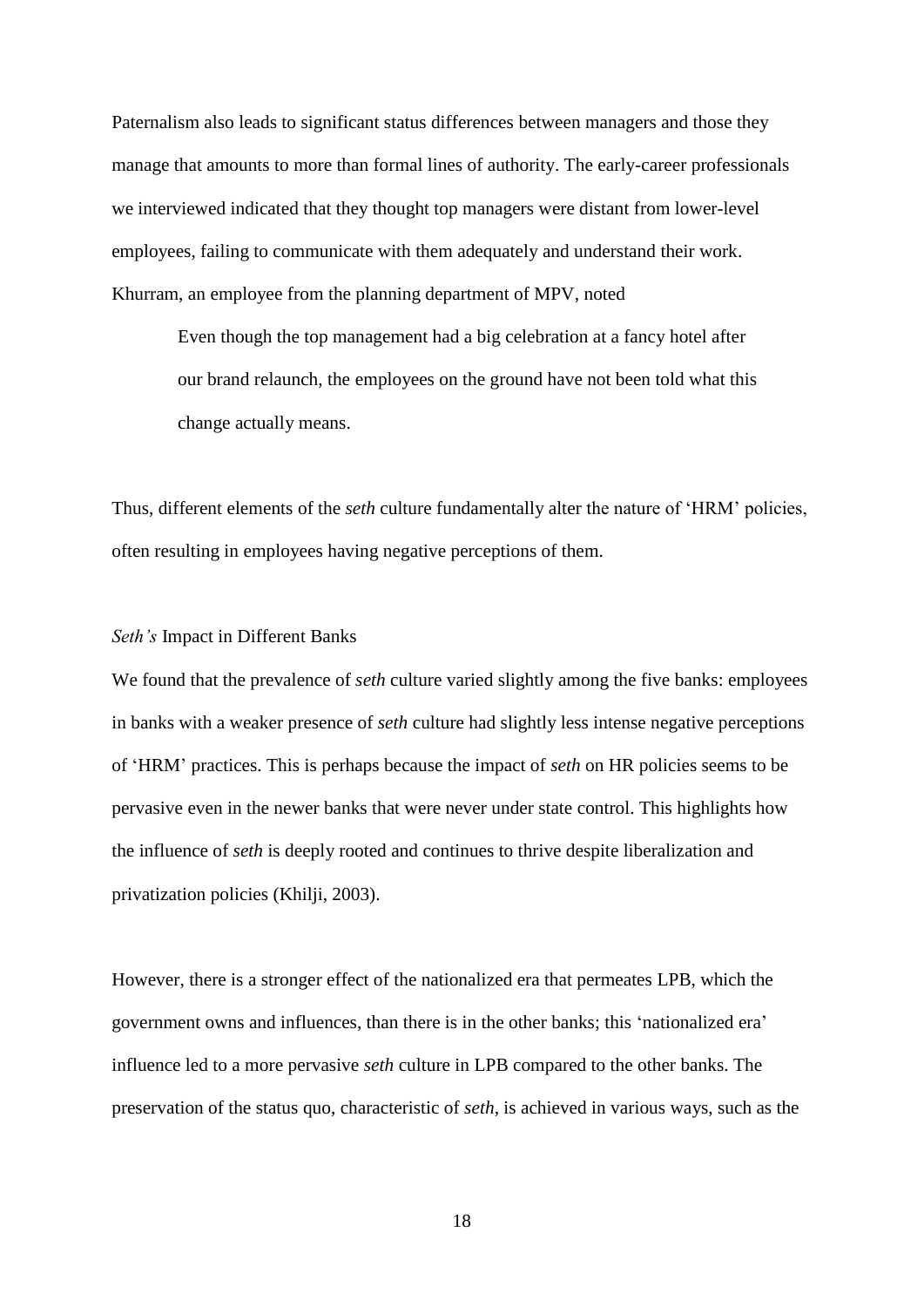'HR' function not sharing information about employee benefits, as Rehan, a relationship manager from LPB, experienced:

The thing is nobody bothers. [HR should] make things more approachable or at least let people know such things [such as certain benefits] are there. But I believe that in my organization there is a lack of culture of information sharing.

A female professional, Sara, from LPB, also highlighted the rigidly embedded hierarchies and associated rules:

There was an internal circular in the organization saying that an officer grade 1 to 3 cannot send an email to seniors who are assistant vice presidents or vice presidents.

LPV is a large, recently privatized bank. There was, at best, a partially successful push from the top management to abandon the old management style. Kamal, a foreign exchange dealer in LPV, described how the old style of working was still visible in some departments:

I think there are basically two cultures: the old [LPV] and the new [LPV]. The new [LPV] has people with a modern outlook. There are certain departments where this has proliferated, like my department [treasury] and corporate. Then there is the old [LPV] that is a relic of the pre-privatization era.

Our interviews with SLPV's HR manager suggested that the bank wanted to cultivate an image of a modern progressive bank with huge investments in hiring high-potential employees; however, aspects of *seth* culture still pervaded many of its HR policies. Danish from SLPV mentioned how top managers' apathy affected HR practices:

You need [to ask] to read the medical policies. You need [to ask] to see the car policy and the health benefit facility. Generally, this information should be available to all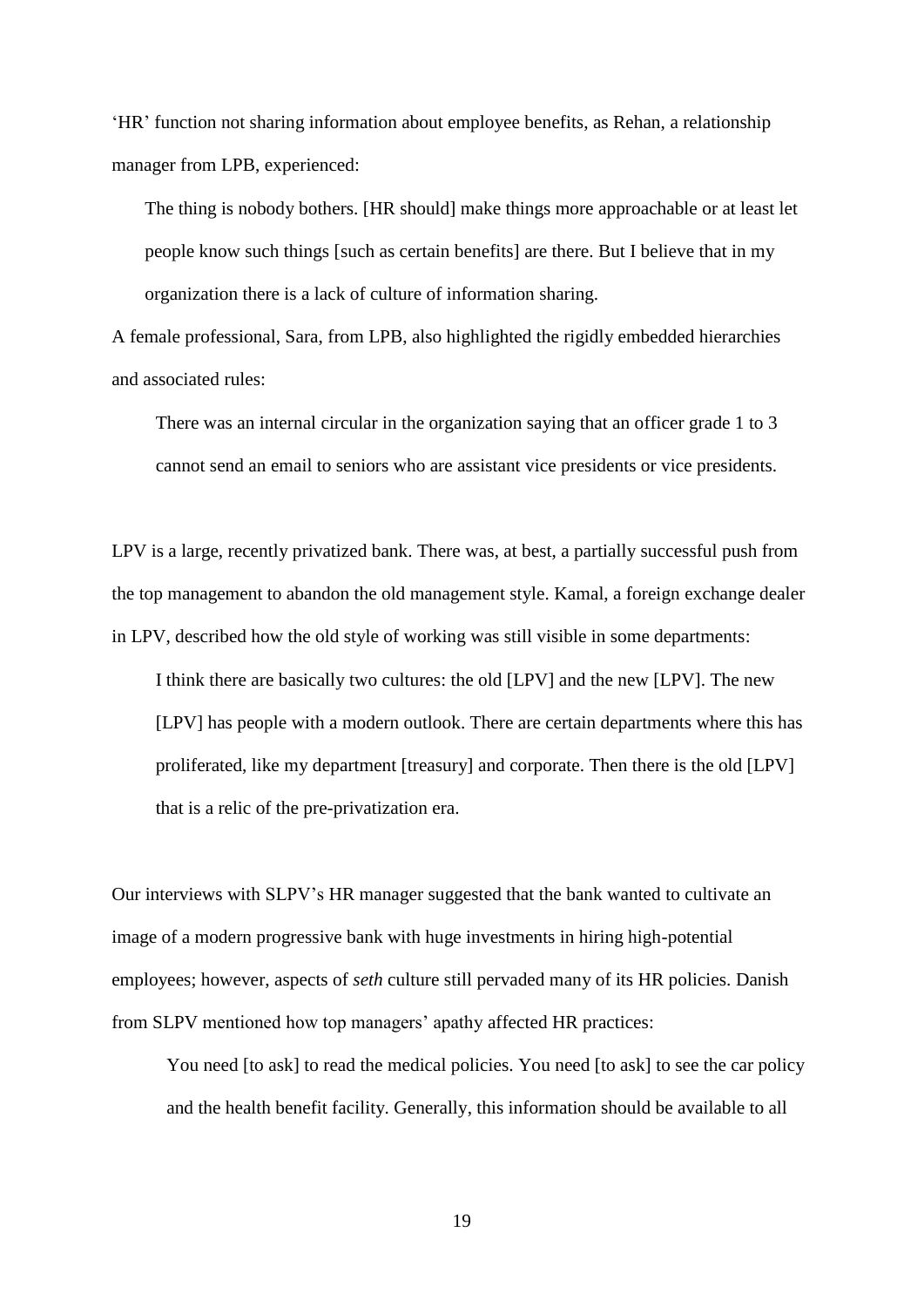employees, but lower staff have to fight for them. […] All [pay] increments go to top people and people in the middle get nothing.

Young professionals in MPV, in general, had fewer negative perceptions of 'HR'; however, as a military foundation owns MPV, hierarchical differences are evident. A branch officer, Waqar, who had difficulty meeting his targets, noted:

The team leaders/management should be aware of the field problems. If the management has not risen from the grass-root levels, then they are not able to understand the problems which have arisen from the grass-root levels.

In MIB, an Islamic bank, despite the fact that some managers talk about a slow shift in the ways in which things are done, the bank still had a rigid set of regulations that were adhered to, as mentioned by Farhan working in the compliance department

It's a very bureaucratic sort of department, not even the department the whole bank is full of bureaucracy, so even if there is a small approval it needs to go through [i.e. requires approval from] the head of the department.

Thus, the *seth* culture pervaded all banks, regardless of their history, ownership or size; this clashes with, and overrides, the prescriptions of dominant HRM models. Indeed, one of the HR managers, who herself was a young professional, highlighted how hierarchy, a key *seth* aspect, permeated many of the interactions between the HR department and employees. This HR manager (MPVHR 1) had a group of employees who were scared to file an official complaint: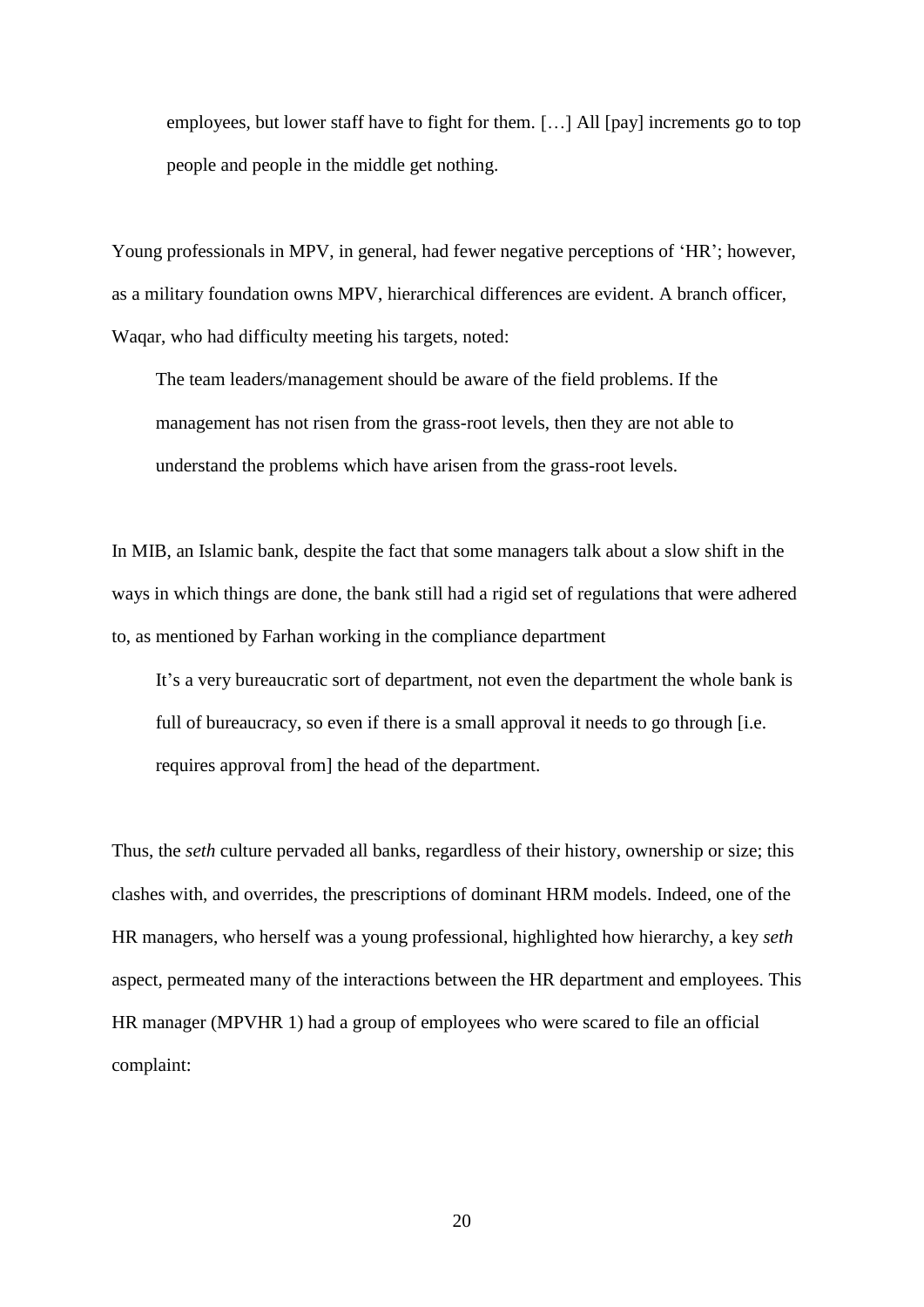Regardless of how much you assure them [the junior employees] to share grievances with HR, it doesn't make a difference, because the blame is put on the little guy at the end of the day.

#### **Discussion**

We found evidence that elements of *seth* culture pervade all five of our focal banks, despite their different histories and ownership characteristics. However, this culture does not shape, in a neutral way, the legitimacy or acceptability of particular policies, as previous research suggests (Aycan et al., 2007; Paauwe and Boselie, 2007); managers in firms in Pakistan enact the *seth* cultural script to reflect and enhance their material interests, reproducing existing hierarchies.

For instance, managers espoused a view of 'HRM' that conforms to dominant models that emphasize the meritocratic nature of appraisal systems, extensive training for some earlycareer professionals and market-based compensation. However, actual practices differ markedly from the ones managers espouse. Our evidence suggests that merit does not underpin appraisal systems. Similarly, seniority rather than merit alters remuneration practices, including the distribution of bonuses, so that senior managers receive the highest bonuses. *Seth* also leads to managers arbitrarily selecting which policies they enact. This selection by its very nature signals to employees managers' power and status, confirms managers' position within the organizational hierarchy. Such practices run counter to dominant HRM models that seek to reward staff on merit, incentivize employees and link employee behaviour to organizational objectives (Guest, 1987; Huselid, 1995; Marchington et al., 2016).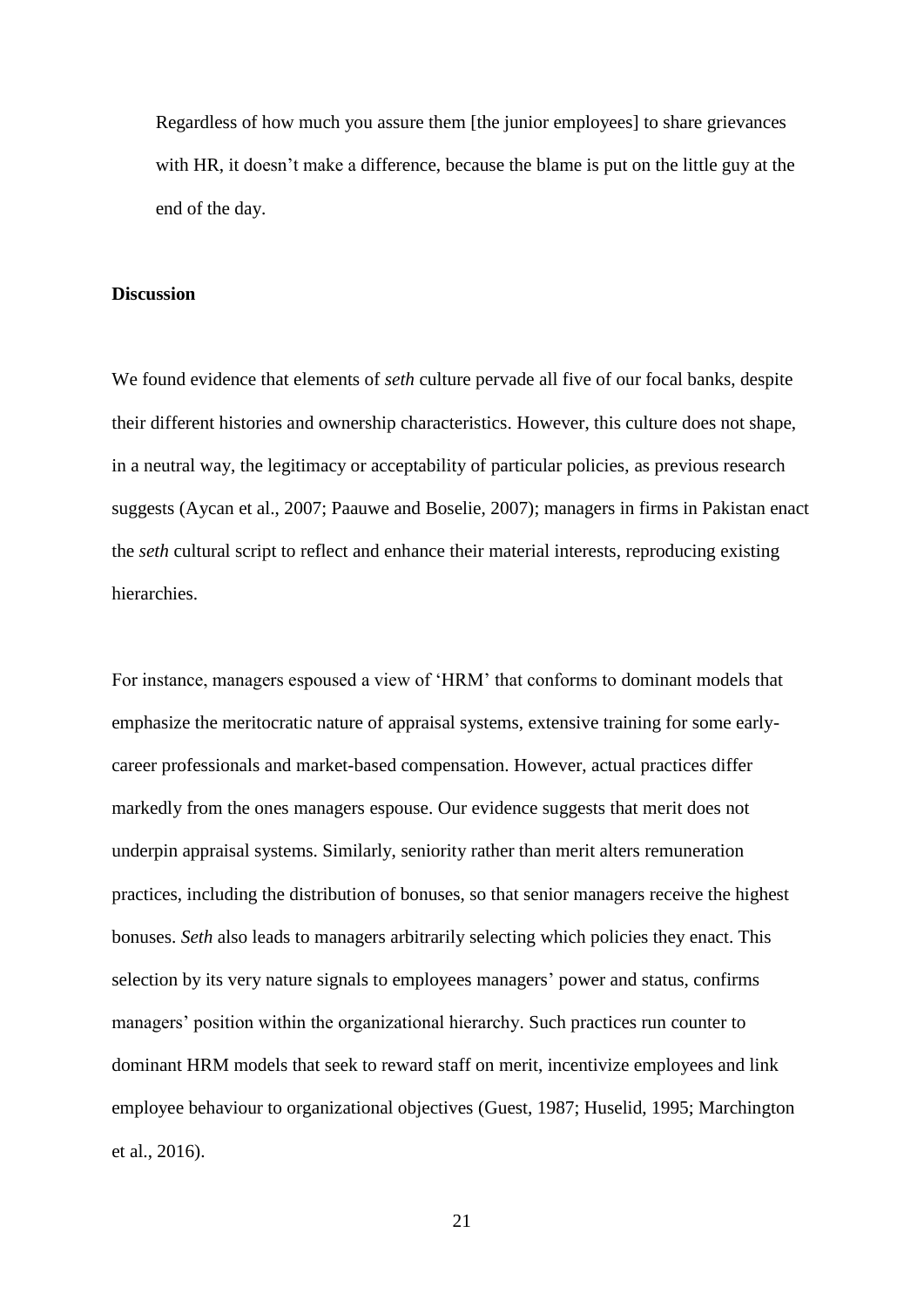Consequently, researchers should use labels, such as 'HRM', cautiously in analysing organizational practices in Pakistan. By using the term 'HRM' uncritically, there is a danger that researchers fall into a trap that Alford & Friedland (1991: 260) highlighted of 'elaborating the rationality of the institutions they study, and as a result, becom[ing] actors in their reproduction.' Using the term 'HRM' in Pakistan may legitimize and rationalize a particular view of how managers manage employees that is both inappropriate and analytically misleading. In mainstream accounts, including those that examine 'HRM' in emerging economies, the term 'HRM' has broadly positive connotations (Aycan, 2005; Lewis et al., 2019; Paauwe and Boselie, 2007), assuming an emphasis on employee wellbeing, productivity and the importance of employees to the success of organizations (Marchington et al., 2016). Applying the term 'HRM' to the practices that managers use to manage employees in Pakistan legitimizes those practices and, inadvertently, reproduces existing power differentials between different employee groups.

Our research suggests, therefore, that we should understand the primary analytical category of 'HRM' within its 'historical and institutional specificity' (Alford and Friedland, 1991: 260), meaning we need to analyse how individuals and groups interpret and use the term over time and in different locations. In the Pakistani firms we examined, managers tend to use 'HRM' to maintain and, potentially, enhance their material and status advantages over many other workers. HR research that builds on new institutionalism downplays this possibility (Aycan, 2005; Lewis et al., 2019), neglecting how a 'material self-interest' logic can override a 'HRM' logic. By doing so, the material self-interest logic renders 'HRM' policies that dominant frameworks link to employee well-being, performance-related rewards and firms' competitiveness into practices that reinforce and accentuate existing material and status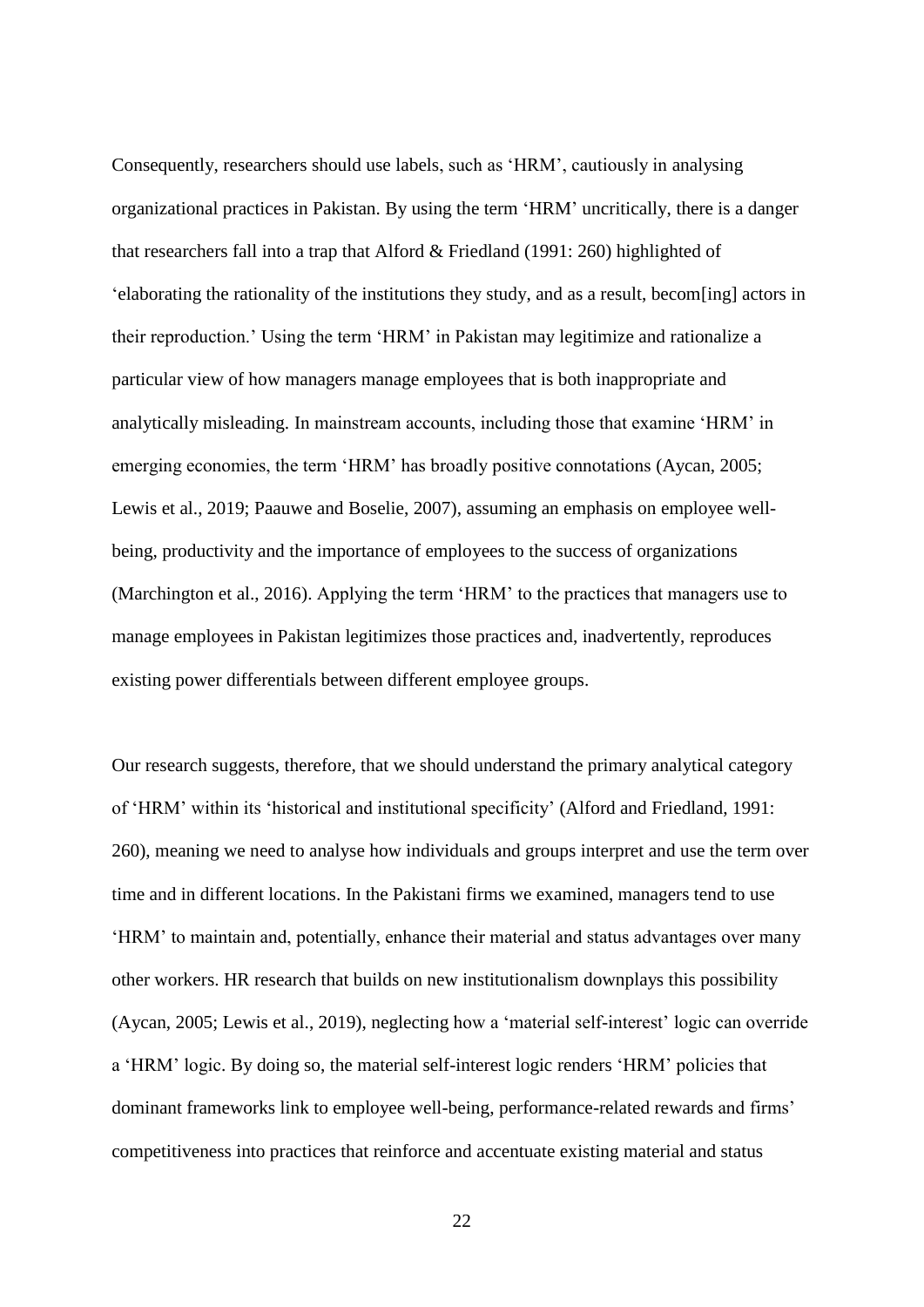differences between managers and their favoured employees, on the one hand, and all other lower-level employees, on the other. The institutional work approach neglects how managers perform 'institutional work' to reproduce existing material and status differences. Managers do not simply do institutional work to maintain *seth* culture in an apolitical way that has insignificant material consequences. By maintaining *seth* culture, managers are able to reproduce their social power and status, disrupting and negating the aims of 'HRM' in dominant HRM models.

Organization-centred new institutionalism often downplays how material considerations motivate actors' behaviour. Many workers have limited opportunities for social advancement in emerging economies. When coupled with high levels of societal inequality, the risks to employees of losing their existing socio-economic status become greater, moulding managers' and employees' behaviour. Although this may, primarily, have been a problem within particular emerging markets (Hyden, 2016), worsening inequality and social mobility as well as the rise of zero-sum politics in the USA suggest that the differentials between some developed and emerging economies are attenuating. In turn, this challenges how we theorize embeddedness, and may shed further light on how specific groups of insiders may use institutional resources to suit their purposes.

Our research, therefore, makes a theoretical contribution, indicating that institutional approaches that study how managers manage employees in emerging economies should assess the role of material interests. Developments in new institutional theory emphasize agency (Lewis et al., 2019); however, actors remain strangely apolitical, neglecting the lack of consensus amongst groups and the contested nature of some policies and practices. In new institutionalism, competing logics or actors' efforts to perform institutional work guide their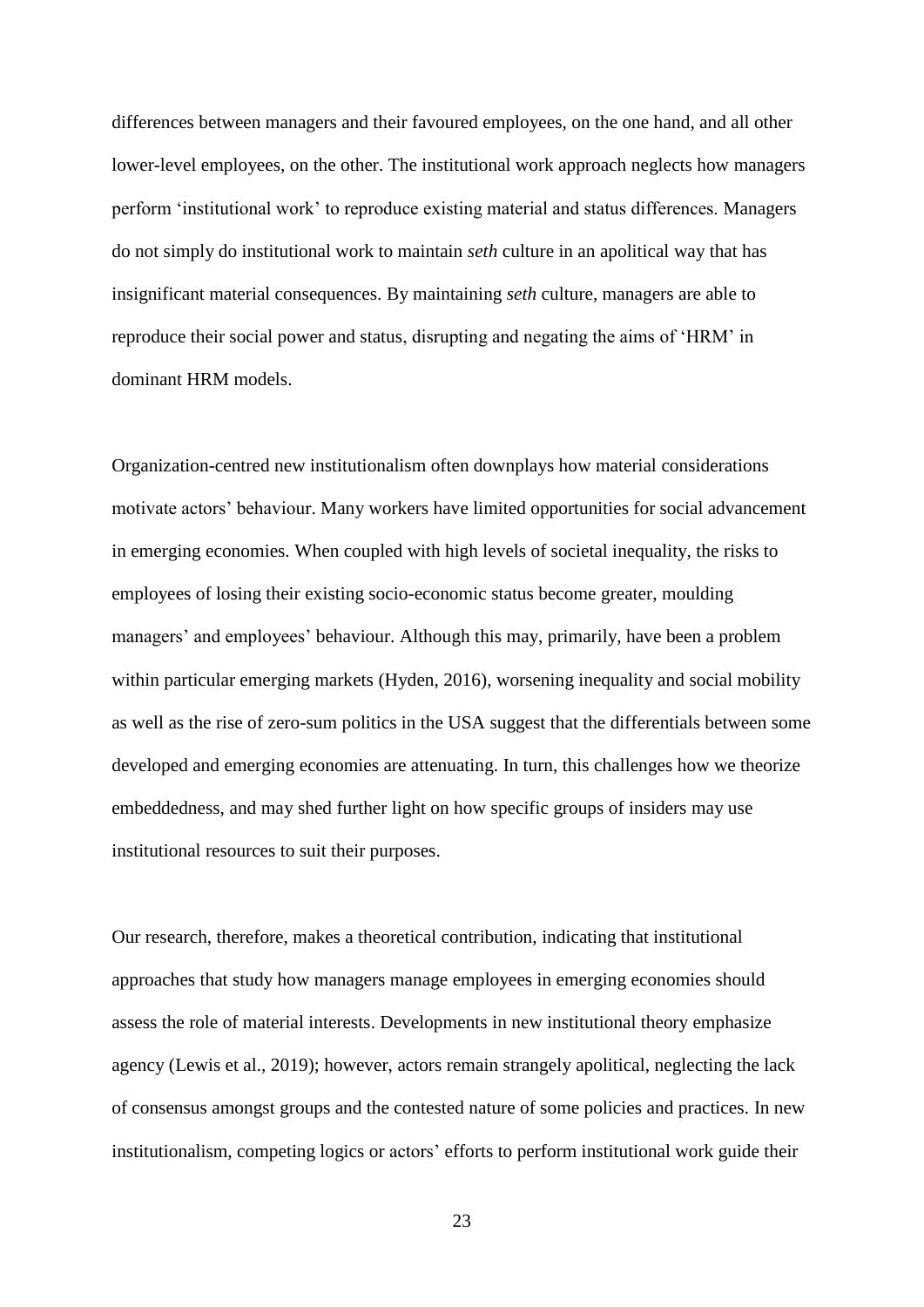actions; however, reflecting its interpretivist underpinnings (Morgan and Hauptmeier, 2014; Vidal and Peck, 2012), new institutionalism analyses do not assess actors' desires to gain materially from their actions.

There are, potentially, two ways to overcome this shortcoming. First, theoretical perspectives on 'HRM' in emerging economies that draw on new institutionalism could incorporate notions of constructed self-interest, and how these influence managers' efforts to maintain their positions and privileges and their management of employees; such theory and research would not presuppose that managers pursue a 'HRM' logic/perform 'HRM' work that culture moderates in a neutral way. Alternatively, theory that explains the management of employees in emerging markets could draw on other institutional approaches that emphasize how institutions co-constitute actors, fundamentally shaping, but *not determining*, their interests (Morgan and Hauptmeier, 2014) and meaning that culture has ideational and material aspects (Sewell, 1992).

### **Conclusion**

Our research suggests that a focus on 'how managers manage their employees' – rather than on 'HRM' – would strengthen the analysis of organizations and their employees in Pakistan. This broader and more neutral analytical focus would dispense with preconceived ideas about the nature and behaviour of individual and collective actors and institutions; it would capture more accurately the role of actors as well as their motives and justifications for those actions. In addition, it would facilitate a wider analytical scope, enabling researchers to examine how broader cultural factors influence the implementation of practices and how those practices, potentially, reproduce existing hierarchies within firms and society more broadly.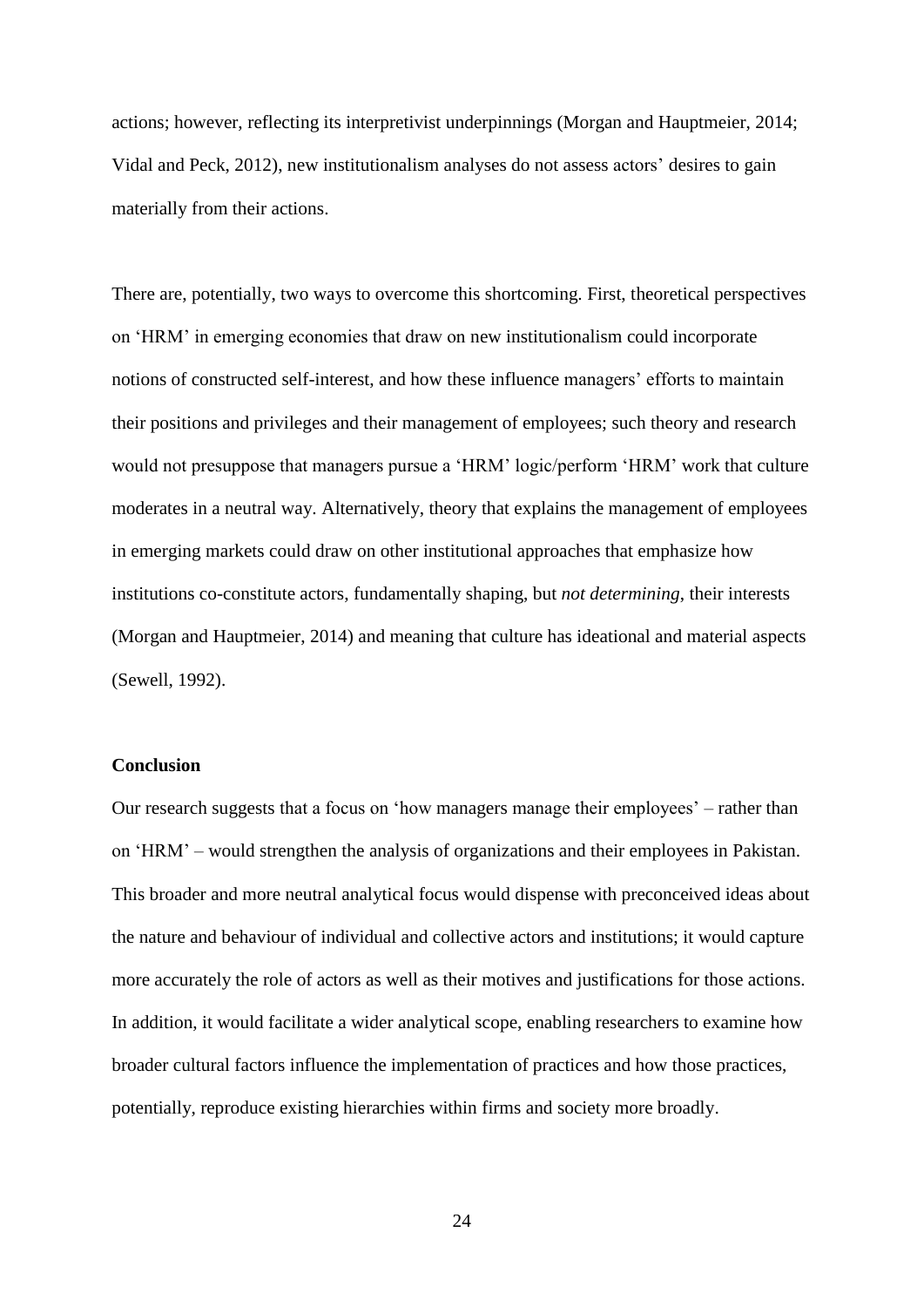We focused on banks within Pakistan; this industry is present in developed countries, potentially creating the desire in Pakistani banks to pursue of logic of a professional HRM that conforms to dominant models. However, managers in other industries in the formal economy may not seek to gain from pursuing that logic. Similarly, employees in banks in Pakistan have often learnt about dominant HRM models during MBAs, potentially making them more aware of the discrepancies between the policies and practices of espoused HRM and those that managers implement. Employees in other sectors may be less aware of how espoused employment policies diverge from dominant practices.

We focused on firms in one sector in one country at a particular time; we caution against assuming that a '*seth*-like culture' pervades other sectors in Pakistan and other emerging economies. Moreover, we do not examine how the tensions between the '*seth*' and 'HRM' logics develop over time. Yet we argue that *seth* and related cultural attitudes and behaviours are a useful lens to study how managers manage employees in other former British colonies that may exhibit shades of this culture. Our findings certainly indicate the need to scrutinize how 'HRM' really operates in emerging economies.

#### **References**

- Ackroyd S and Karlsson JC (2014) Critical realism, research techniques, and research designs. In: Edwards PK, O'Mahoney J, and Vincent S (eds) *Studying Organizations Using Critical Realism*. Oxford: Oxford University Press, pp. 21–45.
- Alford RR and Friedland R (1991) Bringing society back in: Symbols, practices, and institutional contradictions. In: Powell WW and DiMaggio PJ (eds) *The New Institutionalism in Organizational Analysis*. Chicago: University of Chicago Press, pp. 232–263.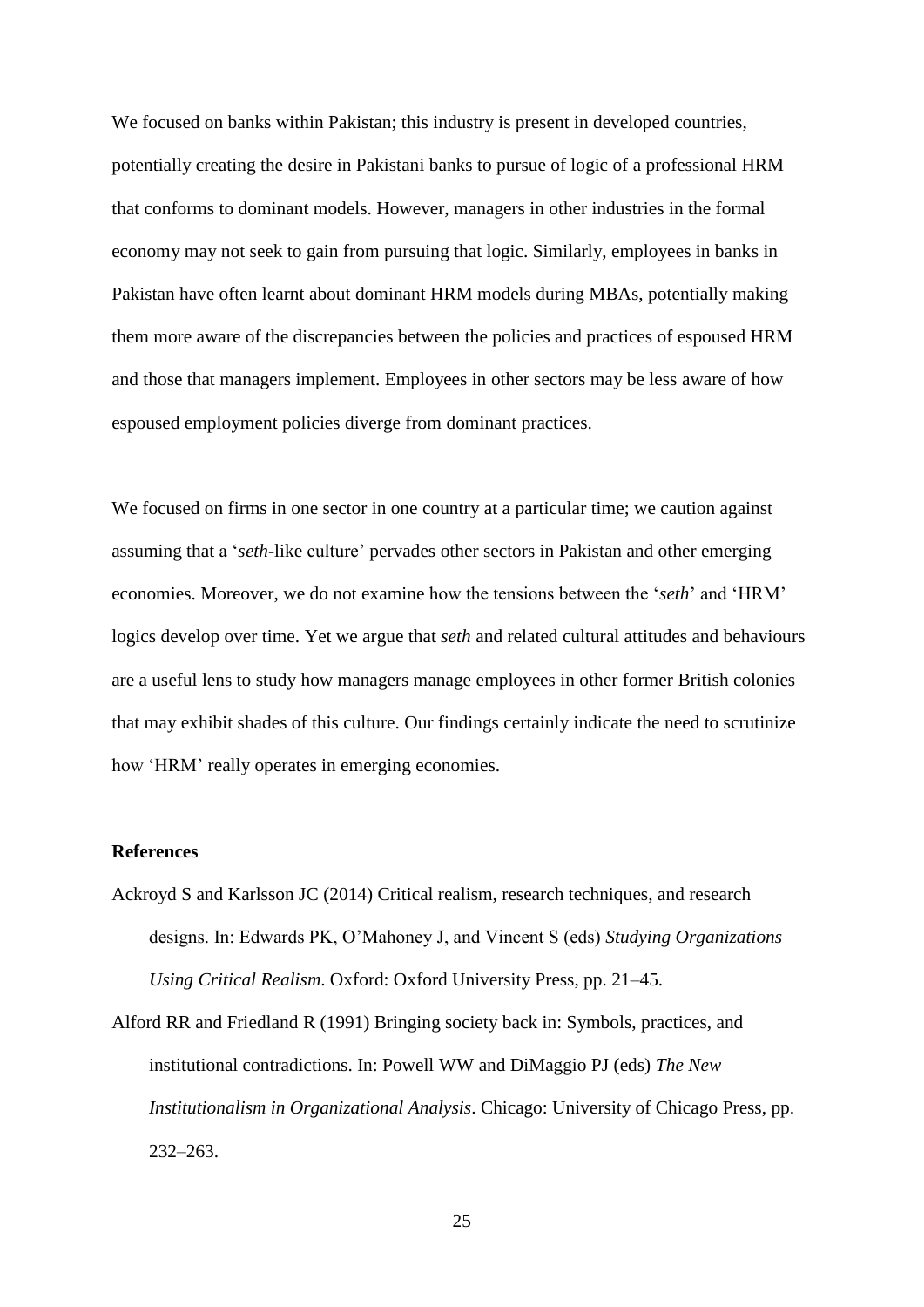- Aycan Z (2005) The interplay between cultural and institutional/structural contingencies in human resource management practices. *International Journal of Human Resource Management* 16(7): 1083–1119.
- Aycan Z, Al-Hamadi AB, Davis AJ, et al. (2007) Cultural orientations and preference for HRM policies and practices: the case of Oman. *The International Journal of Human Resource Management* 18(1): 11–32.
- Beckert J (1999) Agency, entrepreneursm and institutional change. The role of strategic choice and institutionalized practices in organizations. *Organization Studies* 20(5): 777– 779.
- Beer M, Boselie P and Brewster C (2015) Back to the future: Implications for the field of HRM of the mutlistakeholder perspective proposed 30 years ago. *Human Resource Management* 54(3): 427–438.
- Björkman I, Fey CF and Park HJ (2007) Institutional theory and MNC subsidiary HRM practices: evidence from a three-country study. *Journal of International Business Studies* 38(3): 430–446.
- Boon C, Paauwe J, Boselie P, et al. (2009) Institutional pressures and HRM: developing institutional fit. *Personnel Review* 38(5): 492–508.
- Boxall P and Macky K (2014) High-involvement work processes, work intensification and employee well-being. *Work, Employment and Society* 28(6): 963–984.
- Braun V and Clarke V (2006) Using thematic analysis in psychology. *Qualitative Research in Psychology* 3(2): 77–101.
- Brewster C (2004) European perspectives on human resource management. *Human Resource Management Review* 14(4): 365–382.
- Colomy P (1998) Neofunctionalism and neoinstitutionalism: Human agency and interest in institutional change. *Sociological Forum* 13(2): 265–300.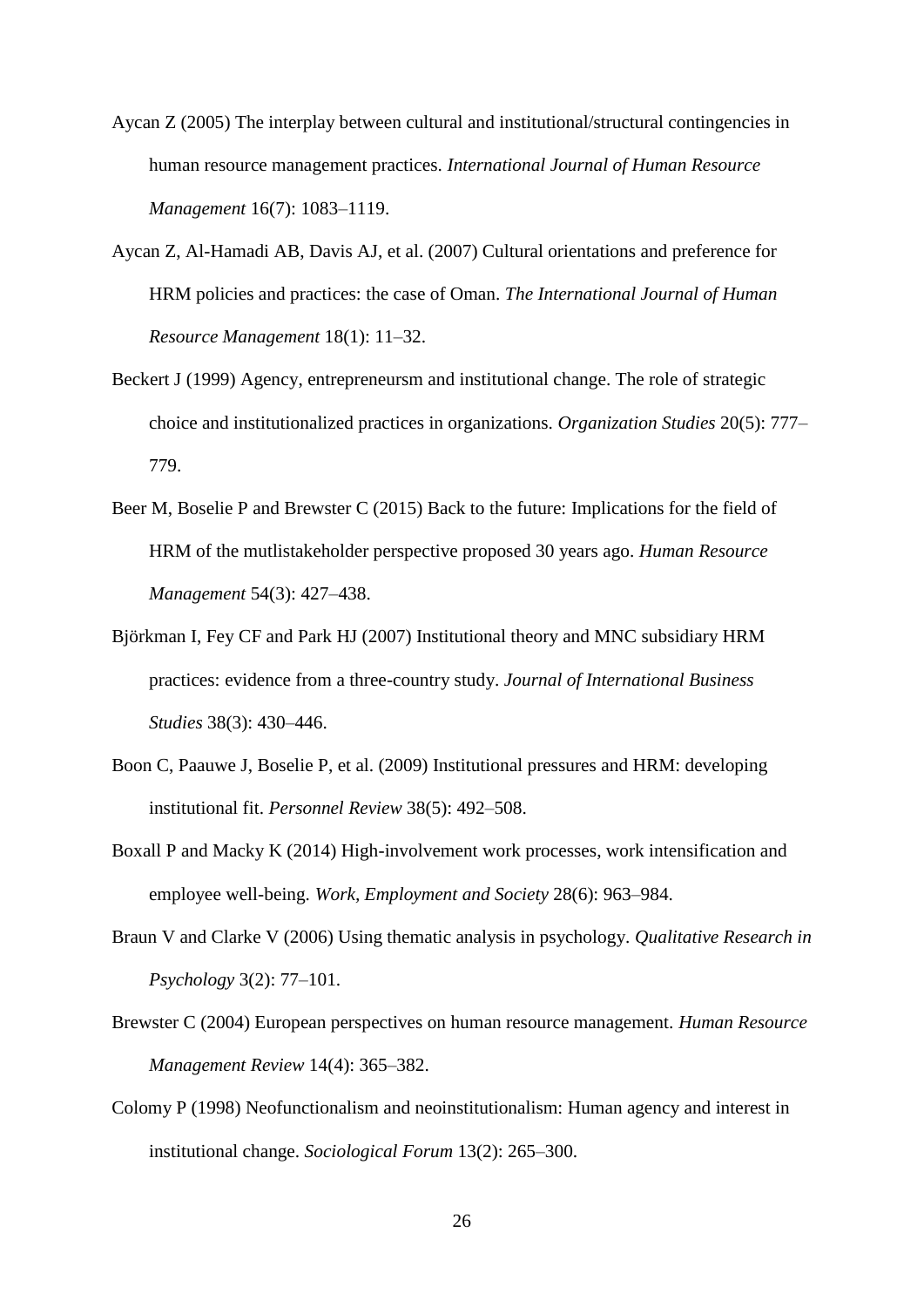- Delbridge R, Hauptmeier M and Sen Gupta S (2011) Beyond the enterprise: Broadening the horizons of international HRM. *Human Relations* 64(4): 483–505.
- DiMaggio PJ (1988) Interest and agency in institutional theory. In: Zucker LG (ed.) *Research on Institutional Patterns: Environment and Culture*. Cambridge, MA: Ballinger, pp. 3– 22.
- DiMaggio PJ and Powell WW (1983) The iron cage revisited: Institutional isomorphism and collective rationality in organizational fields. *American Sociological Review* 48(2): 147– 160.
- DiMaggio PJ and Powell WW (1991) Introduction. In: DiMaggio PJ and Powell WW (eds) *The New Institutionalism in Organizational Analysis*. Chicago: University of Chicago Press, pp. 1–38.
- Edwards T, Sánchez-Mangas R, Jalette P, et al. (2016) Global standardization or national differentiation of HRM practices in multinational companies? A comparison of multinationals in five countries. *Journal of International Business Studies* 47(8): 997– 1021.
- Farndale E and Paauwe J (2007) Uncovering competitive and institutional drivers of HRM practices in multinational corporations. *Human Resource Management Journal* 17(4): 355–375.
- Garud R, Hardy C and Maguire S (2007) Institutional entrepreneurship as embedded agency: An introduction to the special issue. *Organization Studies* 28(7): 957–969.
- Gooderham PN, Nordhaug O and Ringdal K (1999) Institutional and rational determinants of organizational practices: Human resource management in European firms. *Administrative Science Quarterly* 44(3): 507–531.
- Greenwood R and Hinings CR (1996) Understanding radical organizational change: Bringing together the old and the new institutionalism. *Academy of Management Review* 21(4):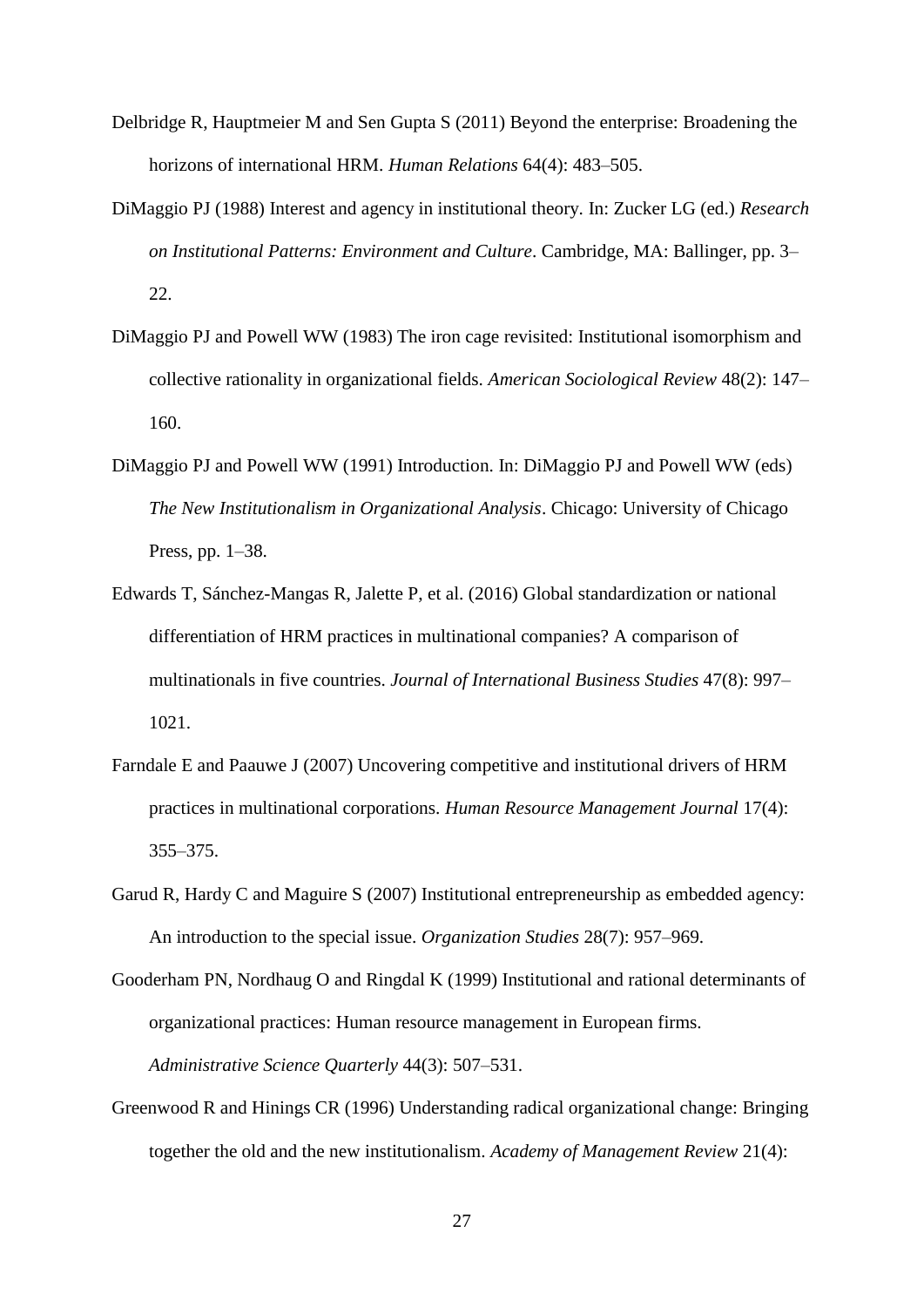1022–1054.

- Greenwood R, Oliver C, Sahlin K, et al. (2008) Introduction. In: Greenwood R, Oliver C, Suddaby R, et al. (eds) *The Sage Handbook of Organizational Institutionalism*. London: Sage, pp. 1–46.
- Greenwood R, Díaz AM, Li SX, et al. (2010) The multiplicity of institutional logics and the heterogeneity of organizational responses. *Organization Science* 21(2): 521–539.
- Guest DE (1987) Human resource mangement and industrial relations. *Journal of Management Studies* 24(5): 503–521.
- Halford S and Strangleman T (2009) In search of the sociology of work: Past, present and future. *Sociology* 43(5): 811–828.
- Hirsch PM and Lounsbury M (1997) Ending the family quarrel: Toward a reconciliation of 'old' and 'new' institutionalisms. *American Behavioural Scientist* 40(4): 406–418.
- Huselid MA (1995) The impact of human resource practices on turnover, productivity, and coporate financial performance. *Academy of Management Journal* 38(3): 635–672.
- Hyden G (2016) Beyond the liberal democracy paradigm: A fresh look at power and institutions. *African Studies Review* 59(3): 169–180.
- Islam N (2004) Sifarish, sycophants, power and collectivism: Administrative culture in Pakistan. *International Review of Administrative Sciences* 70(2): 311–330.
- Javaid U (2011) Thriving fundamentalism and militancy in Pakistan: An analytical overview of their impact on the society. *South Asian Studies* 26(1): 9–18.
- Jepperson RL (1991) Institutions, institutional effects and institutionalism. In: Powell WW and DiMaggio PJ (eds) *The New Institutionalism in Organizational Analysis*. Chicago: University of Chicago Press, pp. 143–163.
- Kessler I and Bach S (2014) Comparing cases. In: Edwards PK, O'Mahoney J, and Vincent S (eds) *Studying Organizations Using Critical Realism*. Oxford: Oxford University Press,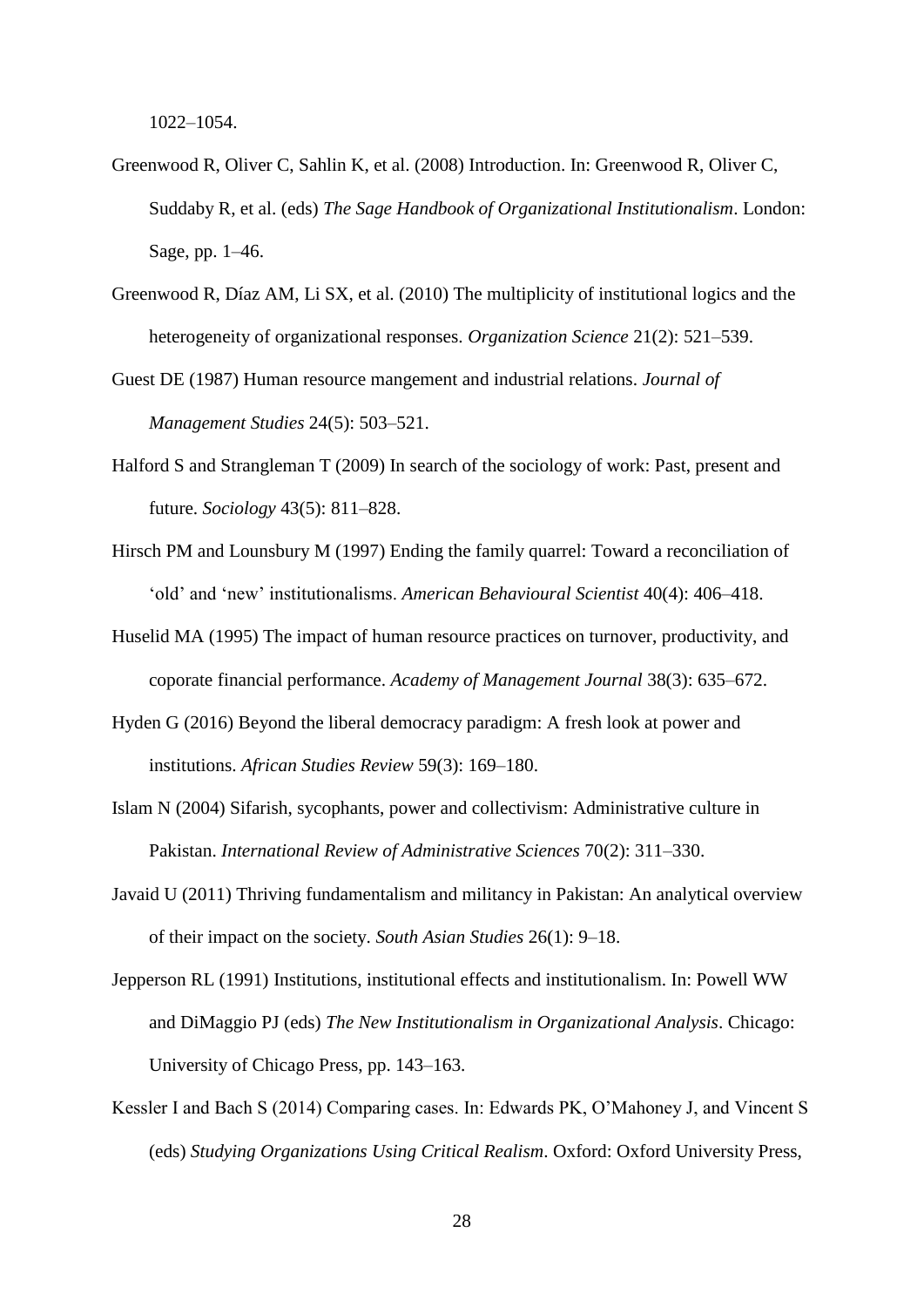pp. 168–184.

- Khilji SE (2003) 'To adapt or not to adapt' Exploring the role of national culture in HRM A study of Pakistan. *International Journal of Cross Cultural Management* 3(1): 109–132.
- Kostova T (1999) Transfer of strategic transnational practices: Organizational perspective. *Academy of Management Review* 24(2): 308–324.
- Kultalahti S and Viitala R (2015) Generation Y challenging clients for HRM? *Journal of Managerial Psychology* 30(1): 101–114.
- Lawrence T, Suddaby R and Leca B (2011) Institutional work: Refocusing institutional studies of organization. *Journal of Management Inquiry* 20(1): 52–58.
- Lawrence TB and Suddaby R (2006) Institutions and institutional work. In: Clegg SR, Hardy C, Lawrence TB, et al. (eds) *The SAGE Handbook of Organization Studies*. 2nd ed. London: Sage, pp. 215–254.
- Lawrence TB, Suddaby R and Leca B (2009) Introduction: Theorizing and studying institutional work. In: Lawrence TB, Suddaby R, and Leca B (eds) *Institutional Work: Actors and Agency in Institutional Studies of Organizations*. Cambridge: Cambridge University Press, pp. 1–27.
- Lewis AC, Cardy RL and Huang LSR (2019) Institutional theory and HRM: A new look. *Human Resource Management Review* 29(3): 316–335.

Lincoln YS and Guba EG (1985) *Naturalistic Inquiry*. London: Sage.

- Lounsbury M and Ventresca M (2008) The new structuralism in organizational theory. *Organization* 10(3): 457–480.
- Marchington M, Wilkinson A, Donnelly R, et al. (2016) *HRM, Strategy and Corporate Social Responsibility*. London: Kogan Press.
- Meyer JW and Rowan B (1977) Institutionalized organizations: Formal structure as myth and ceremony. *American Journal of Sociology* 83(2): 340–363.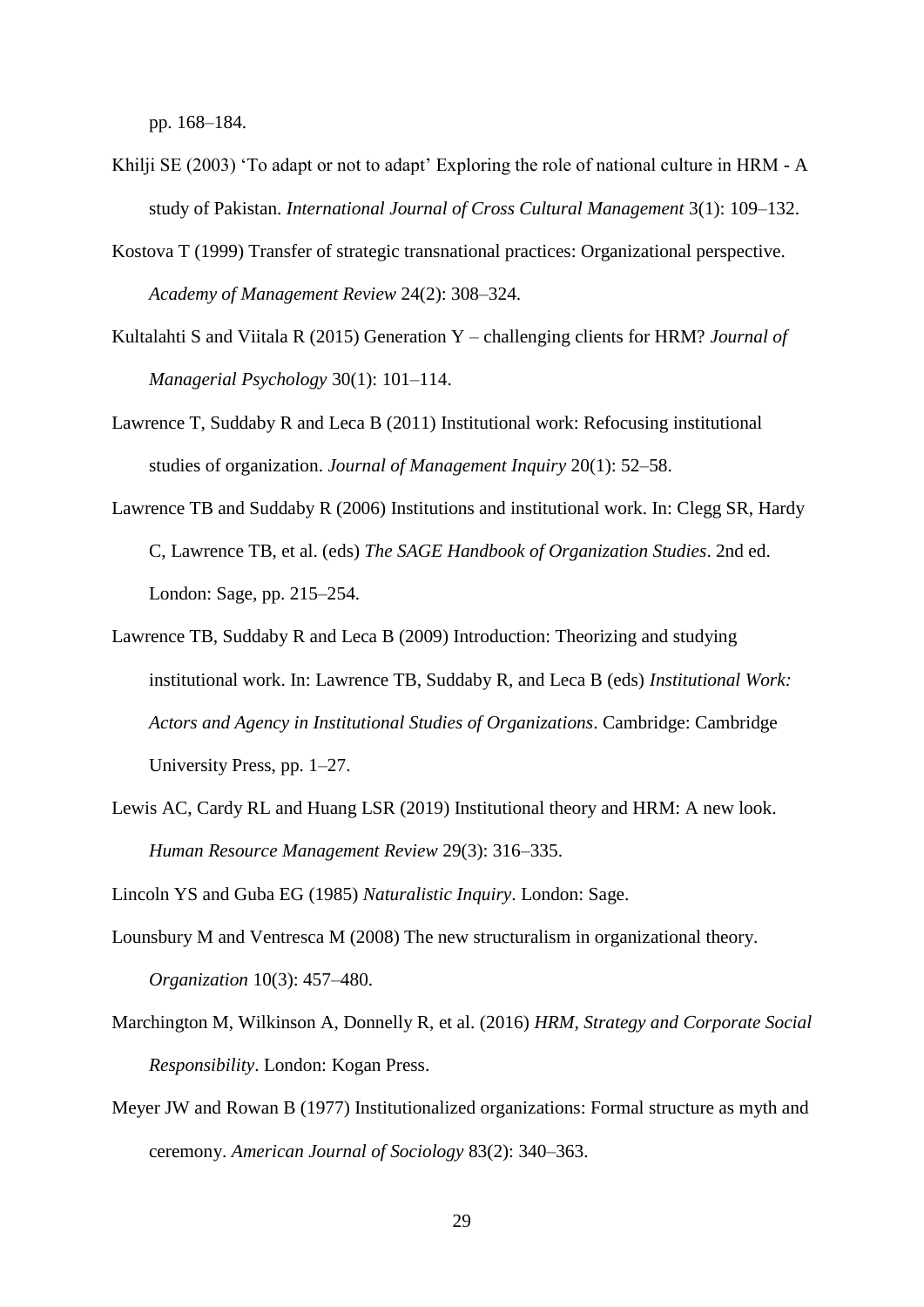- Morgan G and Hauptmeier M (2014) Varieties of institutional theory in comparative employment relations. In: Wilkinson A, Wood G, and Deeg R (eds) *The Oxford Handbook of Employment Relations: Comparative Employment Systems*. Oxford: Oxford University Press, pp. 190–221.
- Nizami B, Tirmizi F and Baloch F (2017) S\*th–The four letter s-word in corporate Pakistan. Available at: https://profit.pakistantoday.com.pk/2017/04/18/the-four-letter-s-word-incorporate-pakistan/.
- Ocasio W (1999) Institutionalized action and corporate governance: The Reliance on rules of CEO succession. *Administrative Science Quarterly* 44(2): 384–416.
- Paauwe J (2004) *HRM and Performance: Achieving Long Term Viability*. Oxford: Oxford University Press.
- Paauwe J and Boselie P (2003) Challenging 'strategic HRM' and the relevance of the institutional setting. *Human Resource Management Journal* 13(3): 56–70.
- Paauwe J and Boselie P (2007) HRM and societal embeddedness. In: Boxall P, Purcell J, and Wright P (eds) *The Oxford Handbook of Human Resource Management*. Oxford: Oxford University Press, pp. 166–184.
- Pearson MN (1976) Symposium: Decline of the Mughal Empire. *The Journal of Asian Studies* 35(2): 221–235.
- Perrow C (1985) Review: Overboard with myth and symbols. *American Journal of Sociology* 91(1): 151–155.
- Perveen S and Dasti HA (2014) Feudalism: A Pastime of Power, Economic and Political influence in Pakistan. *Pakistan Vision* 15(1): 59–75.
- Powell WW and Colyvas JA (2008) Microfoundations of Institutional Theory. In: Greenwood R (ed.) *The SAGE Handbook of Organizational Institutionalism*. London: Sage, pp. 276–298.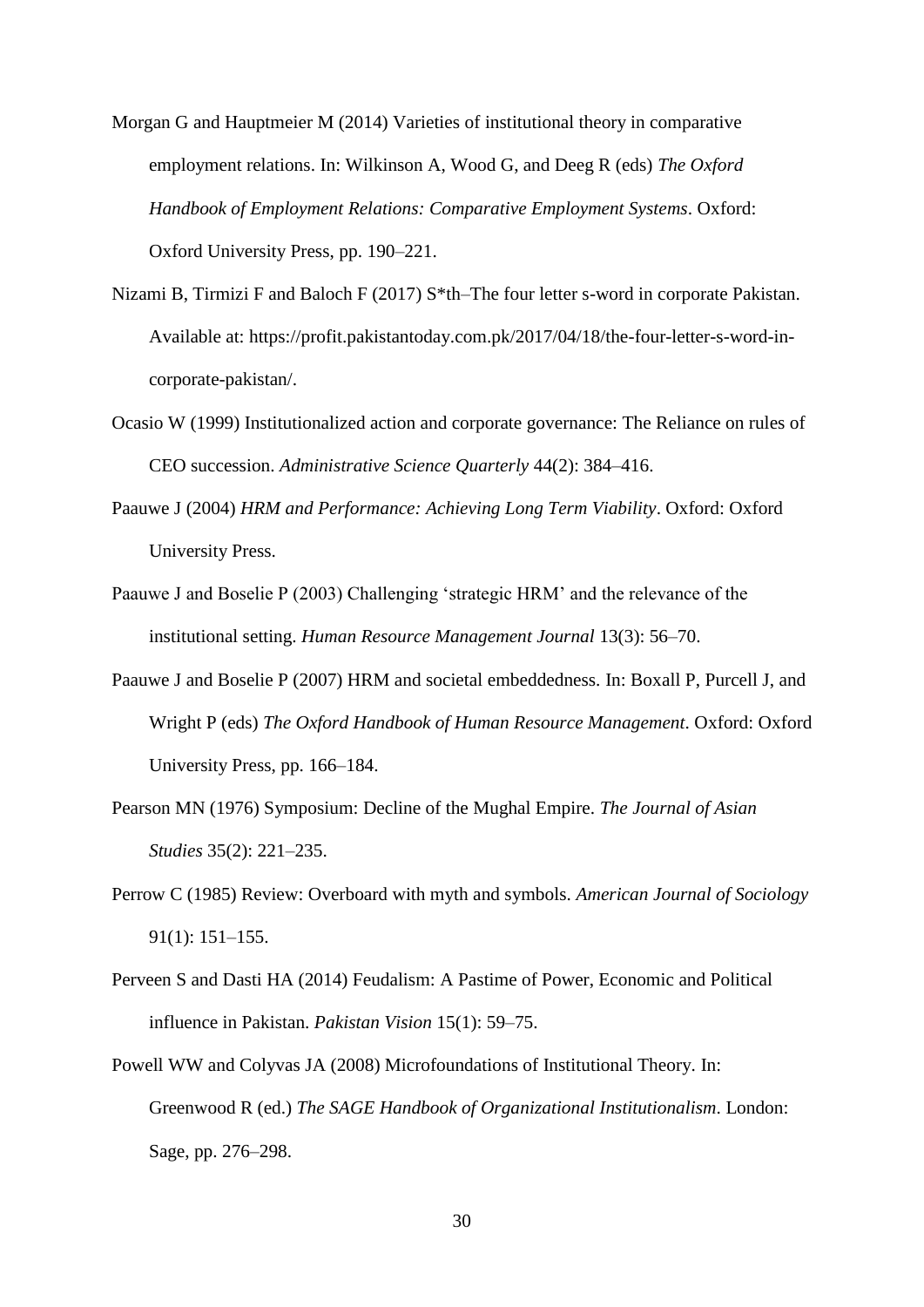- Rahman T (1998) *Cultural Invasion and Linguistic Politeness Among English-using Pakistanis*. Islamabad. Available at: https://sdpi.org/publications/files/R19-Cultural Invasion and Linguistic Politeness.pdf.
- Roulet TJ (2019) Sins for some, virtues for others: Media coverage of investment banks' misconduct and adherence to professional norms during the financial crisis. *Human Relations* 72(9): 1436–1463.
- Saher N and Mayrhofer W (2014) The role of Vartan Bhanji in implementing HRM practices in Pakistan. *The International Journal of Human Resource Management* 25(13): 1881– 1903.
- Saini DS and Budhwar PS (2013) Managing the human resource in India: Perspectives & challenges. In: Varma A and Budhwar PS (eds) *Managing Human Resources in Asia-Pacific*. 2nd ed. Abingdon: Routledge, pp. 126–149.
- Saldaña J (2015) *The Coding Manual for Qualitative Researchers*. 3rd ed. London: Sage.
- Scott WR (1995) *Institutions and Organizations: Ideas, Interests and Identities*. Thousand Oaks, CA: Sage.
- Scott WR (2001) *Institutions and Organizations: Ideas, Interests and Identities*. 2nd ed. Thousand Oaks, CA: Sage.
- Sewell WH (1992) A theory of structure: Duality, agency, and transformation. *American Journal of Sociology* 98(1): 1–29.
- Tatoglu E, Glaister AJ and Demirbag M (2016) Talent management motives and practices in an emerging market: A comparison between MNEs and local firms. *Journal of World Business* 51(2): 278–293.
- Tempel A and Walgenbach P (2012) Subsidiary managers and the transfer of human resource practices in mutlinational companies: Institutional work at the intersection of multiple institutional frameworks. *Schmalenbach Business Review* 64(3): 230–247.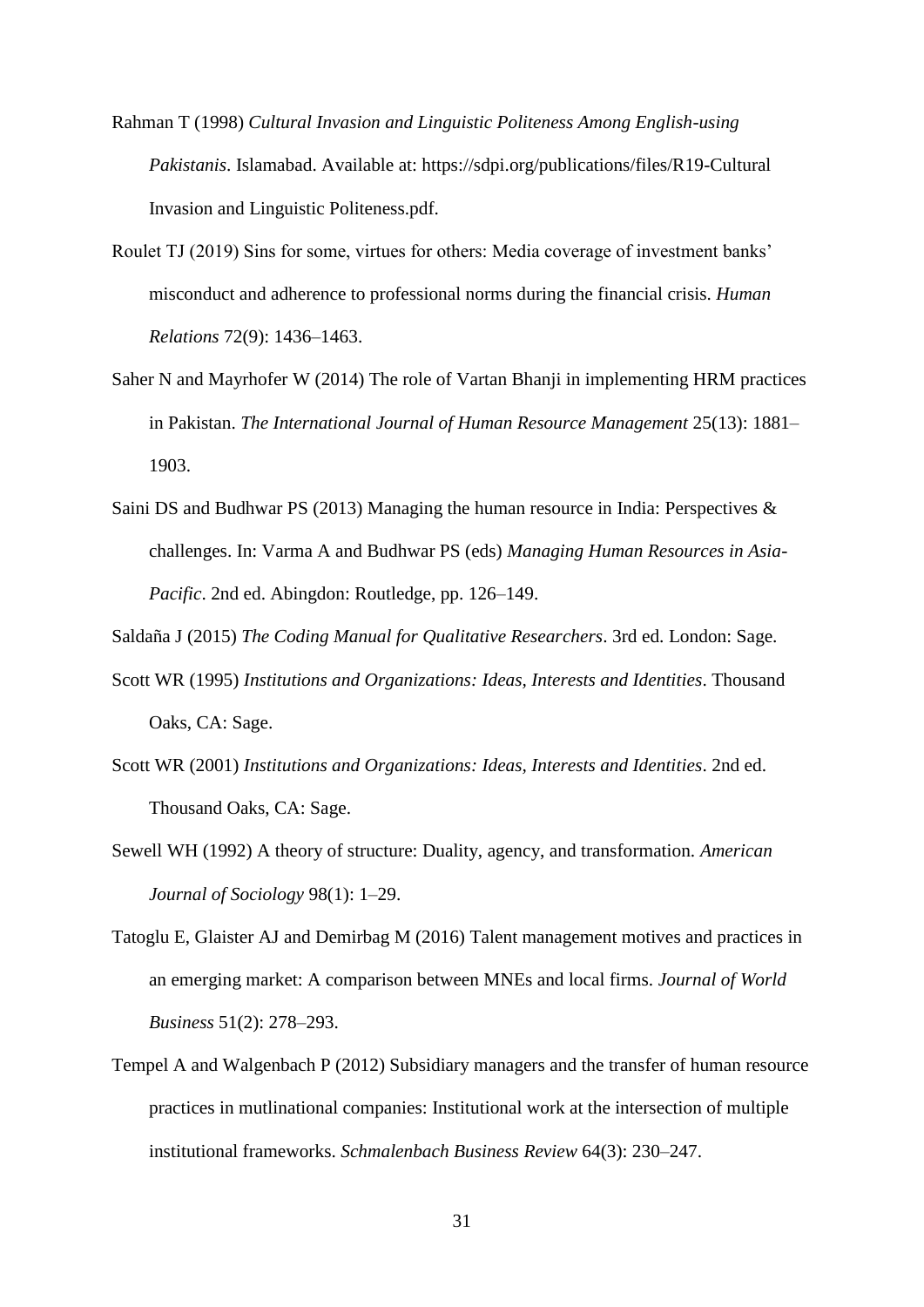- Thompson P (2003) Disconnected capitalism: Or why employers can't keep their side of the bargain. *Work, Employment and Society* 17(2): 359–378.
- Thompson P (2011) The trouble with HRM. *Human Resource Management Journal* 21(4): 355–367.
- Thornton PH (2004) *Markets from Culture: Institutional Logics and Organizational Decisions in Higher Education Publishing*. Stanford, CA: Stanford University Press.
- Thornton PH and Ocasio W (1999) Institutional logics and the historical contingency of power in organizations: Executive succession in the higher education publishing industry, 1958– 1990. *American Journal of Sociology* 105(3): 801–843.
- Thornton PH and Ocasio W (2008) Institutional Logics. In: Greenwood R, Oliver C, Suddaby R, et al. (eds) *The Sage Handbook of Organizational Institutionalism*. Los Angeles: Sage, pp. 99–129.
- Thornton PH, Ocasio W and Lounsbury M (2012) Introduction to the Institutional Logics Perspective. In: Thornton PH, Ocasio W, and Lounsbury M (eds) *The Institutional Logics Perspective: A New Approach to Culture, Structure and Process*. Oxford: Oxford University Press, pp. 1–19.
- Vidal M and Peck J (2012) Sociological institutionalism and the socially constructed economy. In: Barnes TJ, Peck J, and Sheppard E (eds) *The Wiley-Blackwell Companion to Economic Geography*. Chichester: Wiley-Blackwell, pp. 595–611.
- Whitley R (1999) *Divergent Capitalisms: The Social Structuring and Change of Business Systems*. Oxford: Oxford University Press.
- Zilber TB (2013) Institutional logics and institutional work: Should they be agreed? *Institutional Logics in Action, Part A: Research in the Sociology of Organizations* 39A. Emerald Group Publishing Limited: 77–96.

Zucker LG (1983) Organizations as institutions. *Research in the Sociology of Organizations*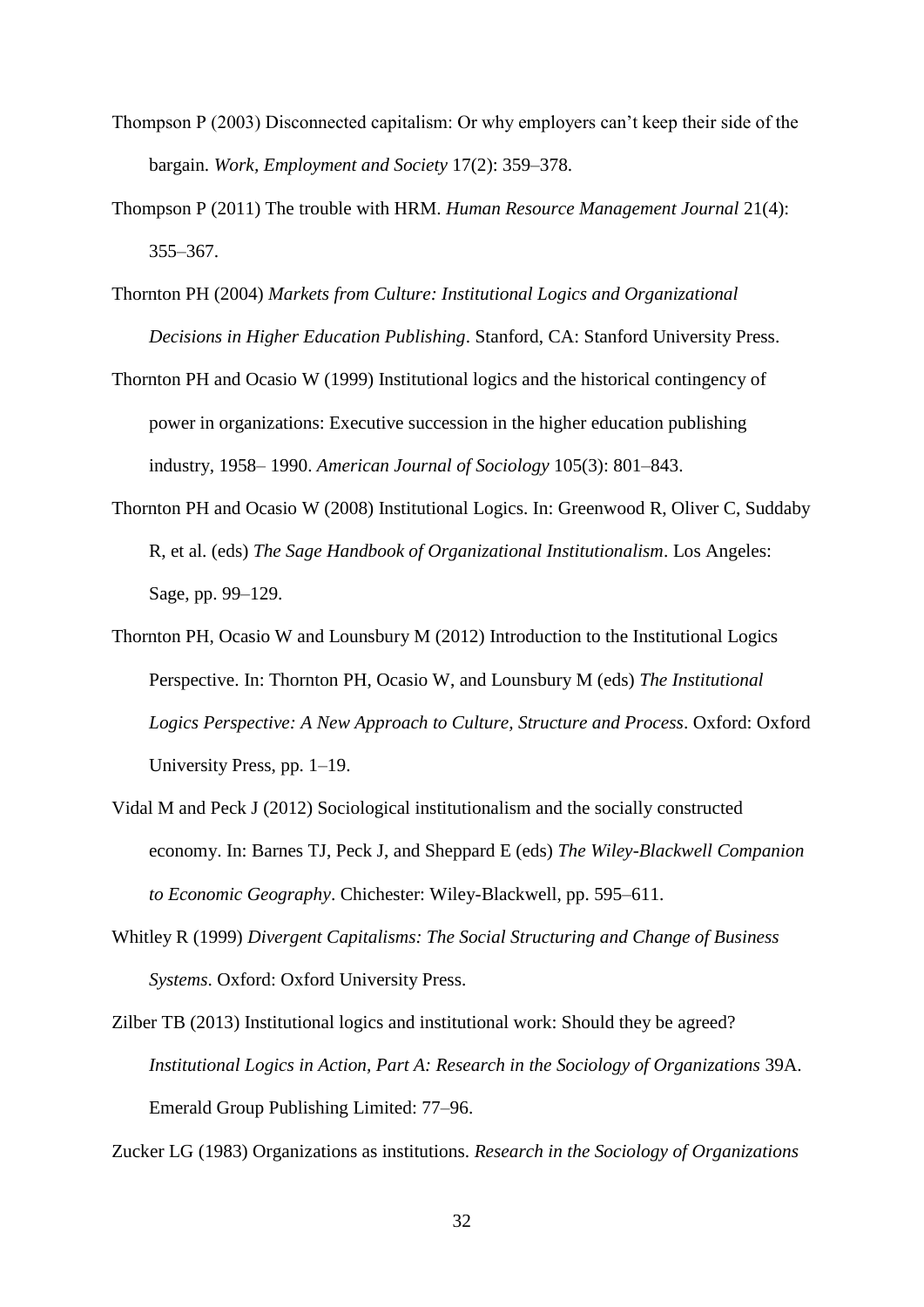$2(1): 1-47.$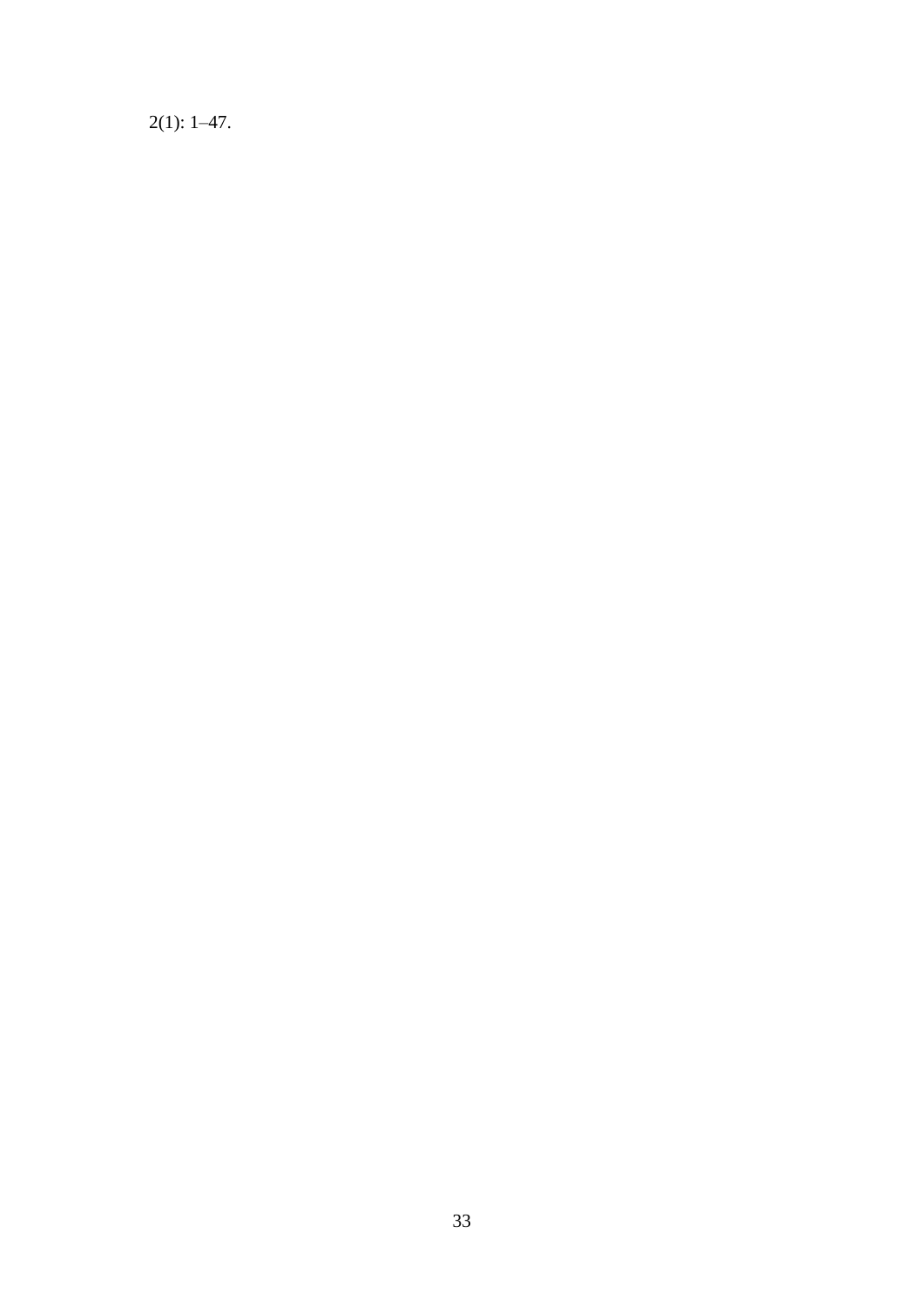Table 1 Number of Interviews

|               | Medium-     | Medium-     | Semi-        | Large          | Large          | Total |
|---------------|-------------|-------------|--------------|----------------|----------------|-------|
|               | Sized       | Sized       | Large        | Private        | Public         |       |
|               | Islamic     | Private     | Private      | Bank           | Bank           |       |
|               | <b>Bank</b> | <b>Bank</b> | <b>Bank</b>  | (LPV)          | (LPB)          |       |
|               | (MIB)       | (MPV)       | (SLPV)       |                |                |       |
| HR/senior     | 3           | 3           | $\mathbf{1}$ | $\overline{2}$ | $\overline{2}$ | 11    |
| Managers      |             |             |              |                |                |       |
| Young         | 12          | 10          | 9            | 11             | 12             | 54    |
| Professionals |             |             |              |                |                |       |
| Total         |             |             |              |                |                | 65    |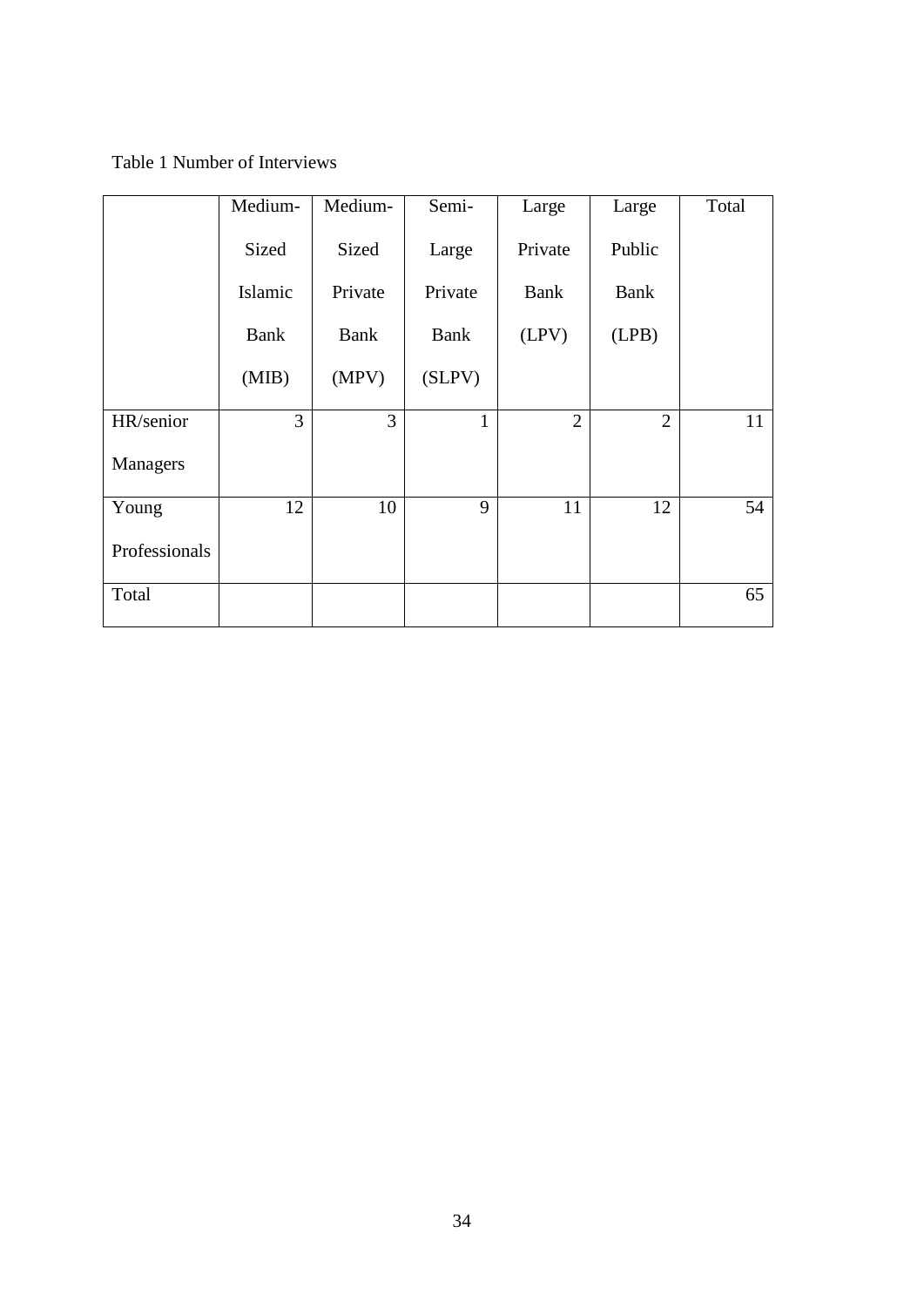# Table 2: Coding Scheme

| Quotation                                          | <b>First-Order Themes</b> | <b>Second-Order</b>      | <b>Third-Order Theme: Variation from</b>       |
|----------------------------------------------------|---------------------------|--------------------------|------------------------------------------------|
|                                                    |                           | <b>Theme: Element of</b> | <b>Dominant 'HRM' Models</b>                   |
|                                                    |                           | <b>Seth Culture</b>      |                                                |
| People are [put in the pool] from different levels | Chronological seniority   | Seniority                | Seniority-rather than merit-based              |
| and that's the worst part. You cannot rate a       | more important than       |                          | performance management system                  |
| senior vice president with a 'C' grade and         | performance.              |                          |                                                |
| assistant. Vice president with an 'A' grade. You   | Prevalence of time-based  |                          | Lack of distributive and procedural justice in |
| just can't do that.                                | growth and career         |                          | compensation                                   |
|                                                    | development               |                          |                                                |
| [HR should] make things more approachable or       | Maintenance of status     | Maintenance of           | Skewed compensation rates                      |
| at least let people know such things [certain      | and benefits within       | status quo               | Inadequate grievance mechanism                 |
| benefits] are there. But I believe that in my      | current ranks.            |                          | Lack of career development                     |
| organization there is a lack of culture of         | Lack of information       |                          |                                                |
| information sharing.                               | sharing                   |                          |                                                |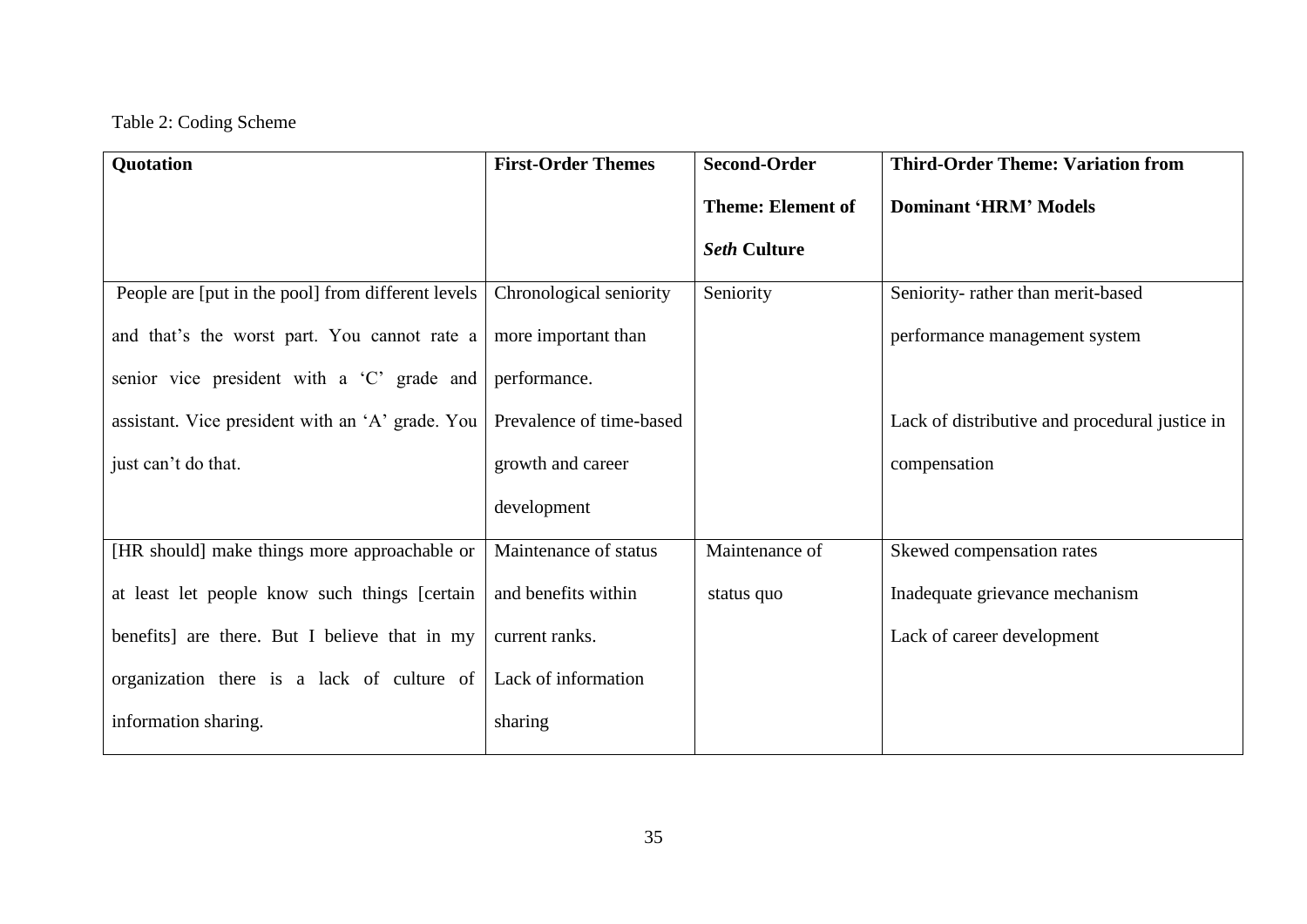| Quotation                                           | <b>First-Order Themes</b>  | <b>Second-Order</b>      | <b>Third-Order Theme: Variation from</b> |
|-----------------------------------------------------|----------------------------|--------------------------|------------------------------------------|
|                                                     |                            | <b>Theme: Element of</b> | <b>Dominant 'HRM' Models</b>             |
|                                                     |                            | <b>Seth Culture</b>      |                                          |
| As ours is a government organization, there is      | Favouritism                | Favouritism              | Nepotism in performance management and   |
| still a huge impact of favouritism. There is a      |                            |                          | career development                       |
| culture of adulation and flattery - not only in our | Arbitrary decision         |                          |                                          |
| department but in the whole organization I          | making                     |                          | Unfair compensation                      |
| know that delivering desserts to my boss will       |                            |                          |                                          |
| promote me earlier but I don't do that. In my       | Nepotism                   |                          | Training opportunities unfairly assigned |
| office people do that                               |                            |                          |                                          |
|                                                     |                            |                          |                                          |
| If I come at $9:06$ [a minute late] I am marked     | Emphasis on form rather    | Inefficient              | Poor employee engagement and grievance   |
| late but when I stay till 9 pm everyday there is    | than substance of policies | bureaucracy              | systems                                  |
| no compensation or recognition for that.            |                            |                          |                                          |
|                                                     | Short term oriented        |                          | Unfairness in performance management     |
|                                                     | procedures                 |                          | systems                                  |